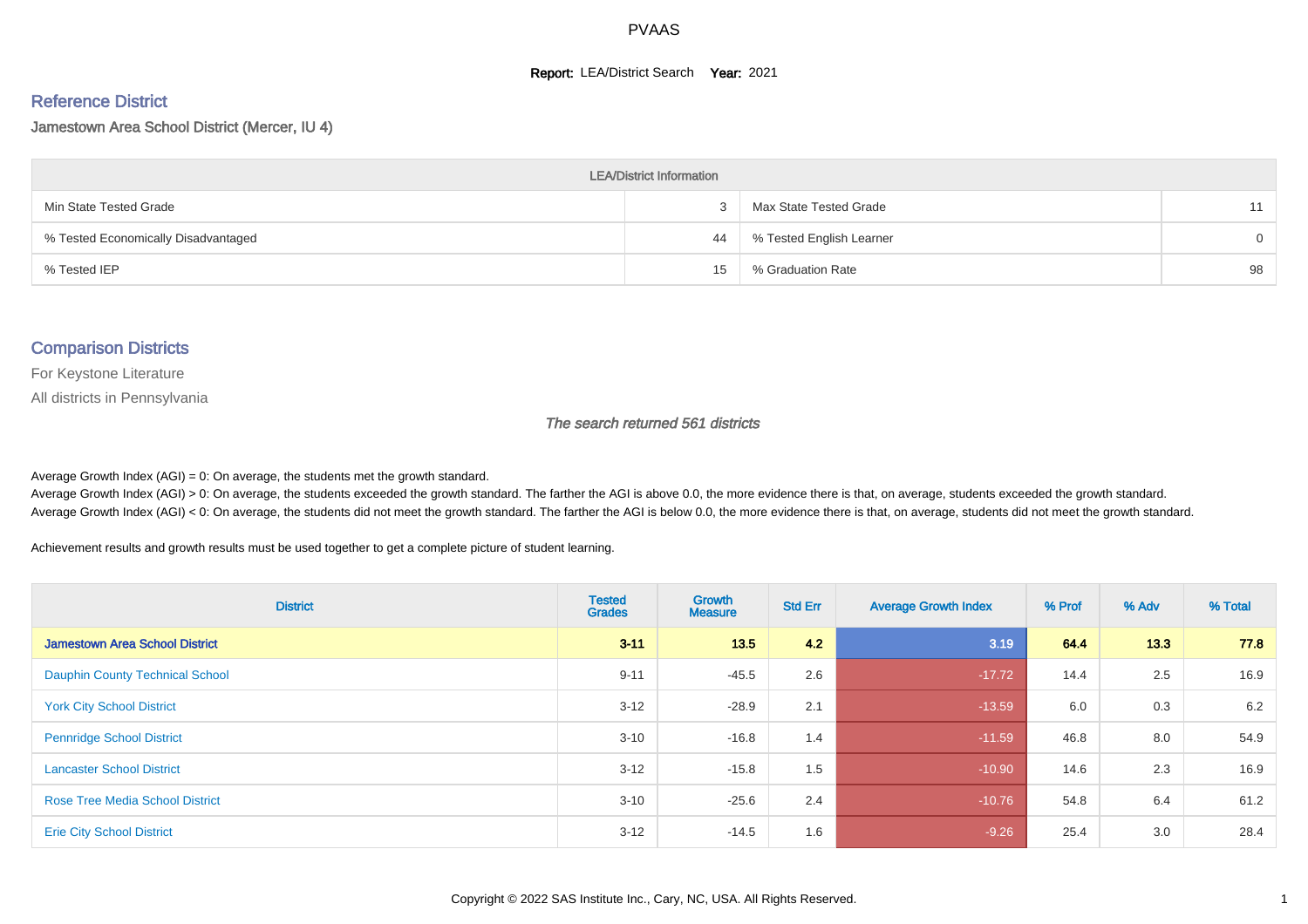| <b>District</b>                             | <b>Tested</b><br><b>Grades</b> | <b>Growth</b><br><b>Measure</b> | <b>Std Err</b> | <b>Average Growth Index</b> | % Prof | % Adv   | % Total |
|---------------------------------------------|--------------------------------|---------------------------------|----------------|-----------------------------|--------|---------|---------|
| <b>Jamestown Area School District</b>       | $3 - 11$                       | $13.5$                          | 4.2            | 3.19                        | 64.4   | 13.3    | 77.8    |
| <b>Shikellamy School District</b>           | $3 - 10$                       | $-22.3$                         | 2.5            | $-8.92$                     | 33.3   | 6.1     | 39.5    |
| <b>West Side CTC</b>                        | $9 - 10$                       | $-37.4$                         | 4.3            | $-8.64$                     | 8.8    | 0.0     | 8.8     |
| <b>Norristown Area School District</b>      | $3 - 12$                       | $-12.8$                         | 1.6            | $-7.98$                     | 23.5   | $2.3\,$ | 25.7    |
| <b>Owen J Roberts School District</b>       | $3 - 11$                       | $-12.3$                         | 1.6            | $-7.61$                     | 57.0   | 11.9    | 69.0    |
| <b>Hatboro-Horsham School District</b>      | $3 - 11$                       | $-12.8$                         | 1.7            | $-7.47$                     | 45.6   | 7.2     | 52.8    |
| Philipsburg-Osceola Area School District    | $3 - 11$                       | $-24.8$                         | 3.3            | $-7.43$                     | 19.7   | 2.6     | 22.4    |
| <b>Chambersburg Area School District</b>    | $3 - 11$                       | $-9.5$                          | 1.3            | $-7.20$                     | 42.7   | 8.6     | 51.4    |
| <b>Northwestern School District</b>         | $3 - 11$                       | $-24.9$                         | 3.5            | $-7.13$                     | 42.6   | 2.9     | 45.6    |
| <b>Bristol Township School District</b>     | $3 - 11$                       | $-13.9$                         | 2.0            | $-7.05$                     | 31.0   | 3.7     | 34.7    |
| <b>Curwensville Area School District</b>    | $3 - 11$                       | $-27.9$                         | 4.1            | $-6.72$                     | 42.5   | 4.1     | 46.6    |
| Mifflinburg Area School District            | $3 - 11$                       | $-15.8$                         | 2.5            | $-6.30$                     | 42.4   | 4.0     | 46.4    |
| Lackawanna Trail School District            | $3 - 10$                       | $-21.7$                         | 3.5            | $-6.20$                     | 38.5   | 1.5     | 40.0    |
| <b>Lawrence County CTC</b>                  | $10 - 11$                      | $-21.7$                         | 3.6            | $-6.05$                     | 19.8   | 0.0     | 19.8    |
| <b>Ringgold School District</b>             | $3 - 11$                       | $-14.7$                         | 2.4            | $-6.04$                     | 41.5   | 7.9     | 49.4    |
| <b>Abington School District</b>             | $3 - 10$                       | $-11.5$                         | 1.9            | $-6.00$                     | 56.2   | 11.6    | 67.8    |
| <b>Springfield Township School District</b> | $3 - 11$                       | $-18.9$                         | 3.2            | $-5.88$                     | 62.6   | 3.6     | 66.3    |
| <b>Solanco School District</b>              | $3 - 11$                       | $-11.0$                         | 2.0            | $-5.55$                     | 41.6   | 4.5     | 46.1    |
| <b>Exeter Township School District</b>      | $3 - 11$                       | $-10.4$                         | 1.9            | $-5.44$                     | 50.6   | 2.7     | 53.3    |
| <b>Southern Fulton School District</b>      | $3 - 11$                       | $-23.7$                         | 4.4            | $-5.37$                     | 34.2   | 10.5    | 44.7    |
| Mastery Charter School - Gratz Campus       | $7 - 10$                       | $-23.9$                         | 4.5            | $-5.29$                     | 2.9    | 0.0     | 2.9     |
| <b>Plum Borough School District</b>         | $3 - 11$                       | $-11.3$                         | 2.2            | $-5.19$                     | 51.1   | 9.0     | 60.1    |
| <b>Titusville Area School District</b>      | $3 - 11$                       | $-13.2$                         | 2.6            | $-4.99$                     | 43.2   | 4.8     | 48.0    |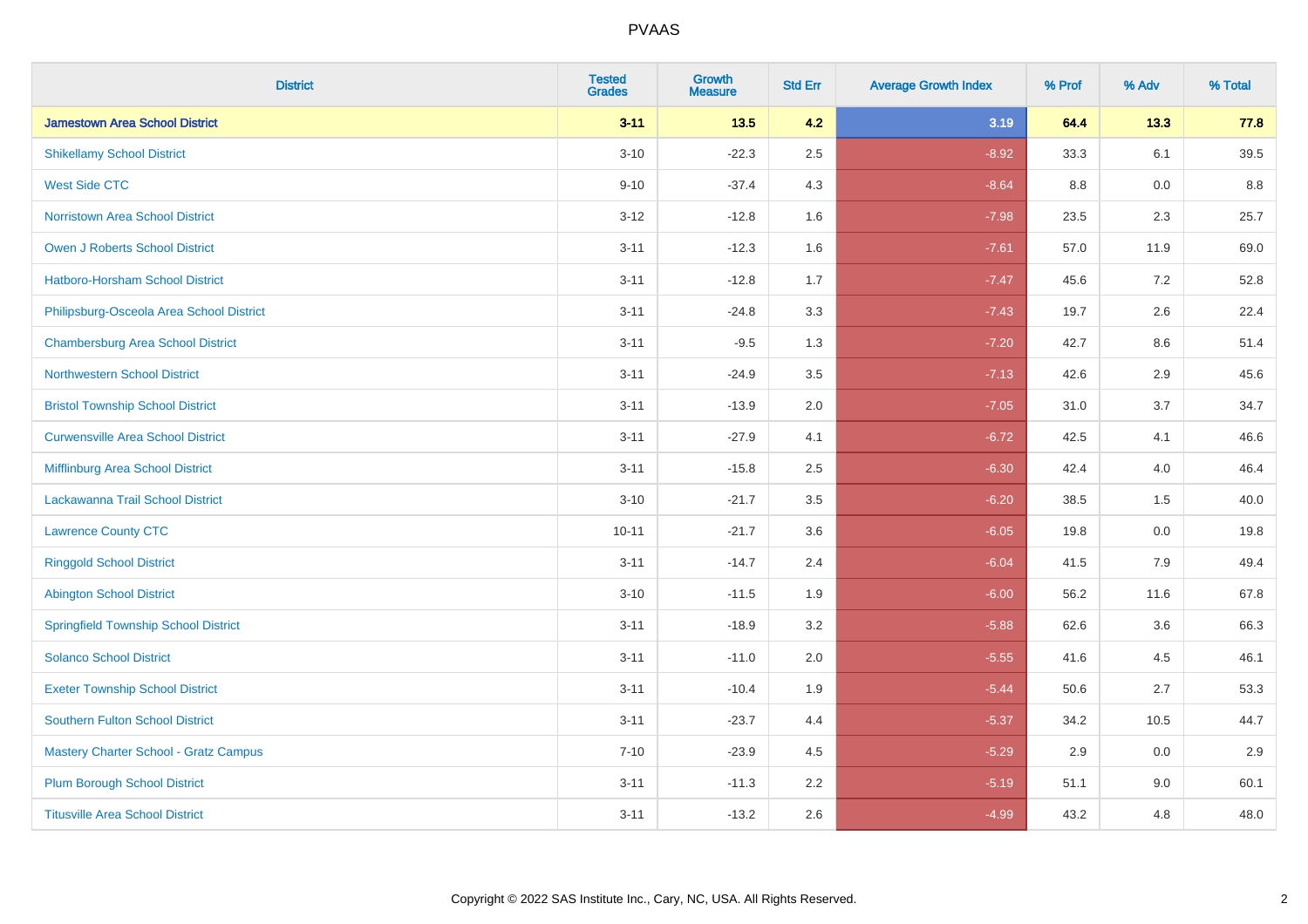| <b>District</b>                                | <b>Tested</b><br><b>Grades</b> | <b>Growth</b><br><b>Measure</b> | <b>Std Err</b> | <b>Average Growth Index</b> | % Prof | % Adv | % Total |
|------------------------------------------------|--------------------------------|---------------------------------|----------------|-----------------------------|--------|-------|---------|
| <b>Jamestown Area School District</b>          | $3 - 11$                       | $13.5$                          | 4.2            | 3.19                        | 64.4   | 13.3  | 77.8    |
| Southern Columbia Area School District         | $3 - 11$                       | $-14.6$                         | 3.0            | $-4.92$                     | 55.0   | 4.0   | 59.0    |
| Schuylkill Haven Area School District          | $3 - 11$                       | $-15.3$                         | 3.1            | $-4.87$                     | 49.7   | 2.4   | 52.1    |
| <b>Bucks County Technical High School</b>      | $9 - 10$                       | $-12.0$                         | 2.5            | $-4.84$                     | 35.9   | 3.2   | 39.2    |
| <b>Tacony Academy Charter School</b>           | $3 - 11$                       | $-14.7$                         | 3.0            | $-4.82$                     | 22.4   | 1.8   | 24.1    |
| <b>Tulpehocken Area School District</b>        | $3 - 12$                       | $-13.7$                         | 2.8            | $-4.81$                     | 36.7   | 2.8   | 39.4    |
| <b>Frazier School District</b>                 | $3 - 11$                       | $-17.2$                         | 3.7            | $-4.70$                     | 37.1   | 1.6   | 38.7    |
| <b>Riverside Beaver County School District</b> | $3 - 11$                       | $-14.0$                         | 3.0            | $-4.64$                     | 49.4   | 8.8   | 58.2    |
| <b>Penns Manor Area School District</b>        | $3 - 12$                       | $-17.0$                         | 3.7            | $-4.52$                     | 29.7   | 3.1   | 32.8    |
| <b>Annville-Cleona School District</b>         | $3 - 12$                       | $-12.1$                         | 2.7            | $-4.46$                     | 34.9   | 7.8   | 42.6    |
| Lampeter-Strasburg School District             | $3 - 12$                       | $-8.6$                          | 2.0            | $-4.33$                     | 55.1   | 9.8   | 64.8    |
| <b>Butler Area School District</b>             | $3 - 11$                       | $-6.5$                          | 1.5            | $-4.26$                     | 42.5   | 9.4   | 51.9    |
| Southern Tioga School District                 | $3 - 11$                       | $-11.5$                         | 2.7            | $-4.25$                     | 47.8   | 6.4   | 54.3    |
| <b>South Park School District</b>              | $3 - 11$                       | $-11.3$                         | 2.7            | $-4.23$                     | 53.5   | 13.7  | 67.3    |
| <b>West Mifflin Area School District</b>       | $3 - 12$                       | $-12.3$                         | 2.9            | $-4.22$                     | 39.7   | 10.3  | 50.0    |
| <b>Columbia-Montour AVTS</b>                   | $9 - 10$                       | $-12.5$                         | 3.0            | $-4.16$                     | 22.3   | 0.6   | 22.9    |
| Jefferson County-Dubois AVTS                   | $9 - 11$                       | $-16.2$                         | 3.9            | $-4.16$                     | 23.0   | 0.0   | 23.0    |
| <b>Wellsboro Area School District</b>          | $3 - 11$                       | $-12.4$                         | 3.0            | $-4.11$                     | 49.2   | 11.9  | 61.1    |
| <b>Avonworth School District</b>               | $3 - 10$                       | $-12.6$                         | 3.1            | $-4.01$                     | 59.8   | 4.6   | 64.4    |
| <b>Big Spring School District</b>              | $3 - 11$                       | $-9.8$                          | 2.4            | $-4.00$                     | 38.6   | 8.9   | 47.5    |
| Catasauqua Area School District                | $3 - 12$                       | $-12.1$                         | 3.0            | $-4.00$                     | 36.8   | 7.6   | 44.3    |
| Southern Huntingdon County School District     | $3 - 11$                       | $-12.9$                         | 3.2            | $-3.98$                     | 32.5   | 2.5   | 35.0    |
| <b>Minersville Area School District</b>        | $3 - 11$                       | $-14.4$                         | 3.7            | $-3.90$                     | 39.3   | 3.3   | 42.6    |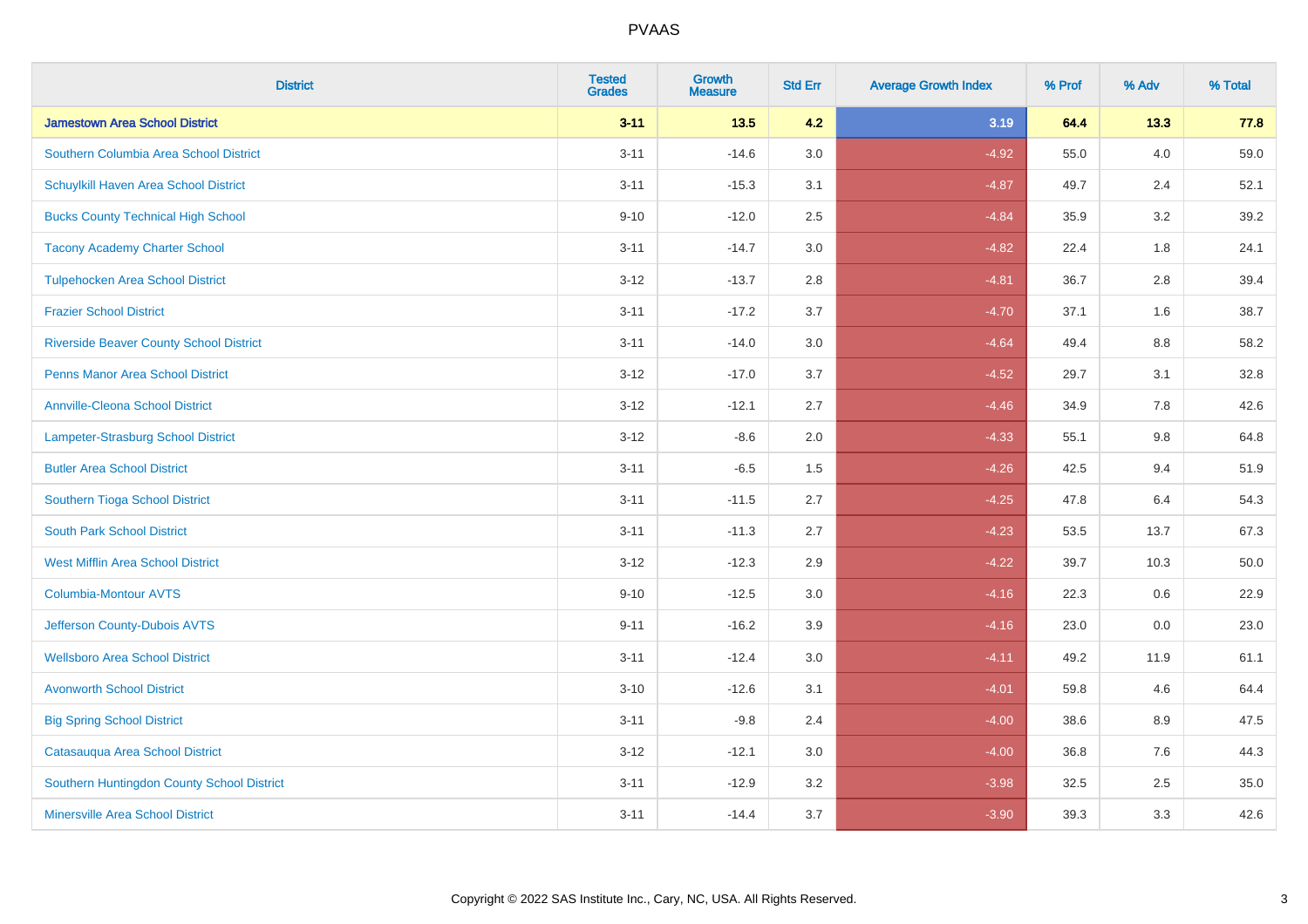| <b>District</b>                               | <b>Tested</b><br><b>Grades</b> | <b>Growth</b><br><b>Measure</b> | <b>Std Err</b> | <b>Average Growth Index</b> | % Prof | % Adv   | % Total |
|-----------------------------------------------|--------------------------------|---------------------------------|----------------|-----------------------------|--------|---------|---------|
| <b>Jamestown Area School District</b>         | $3 - 11$                       | $13.5$                          | 4.2            | 3.19                        | 64.4   | 13.3    | 77.8    |
| <b>Bradford Area School District</b>          | $3 - 12$                       | $-9.3$                          | 2.4            | $-3.87$                     | 45.8   | $8.3\,$ | 54.2    |
| <b>Marion Center Area School District</b>     | $3 - 10$                       | $-12.0$                         | 3.1            | $-3.87$                     | 33.7   | 1.1     | 34.8    |
| Northern Lehigh School District               | $3 - 12$                       | $-10.4$                         | 2.7            | $-3.82$                     | 28.0   | 9.3     | 37.3    |
| Propel Charter School - Braddock Hills        | $3 - 11$                       | $-13.6$                         | 3.6            | $-3.81$                     | 9.7    | 1.6     | 11.3    |
| Johnsonburg Area School District              | $3 - 11$                       | $-14.1$                         | 3.9            | $-3.62$                     | 54.0   | 4.6     | 58.6    |
| <b>Berwick Area School District</b>           | $3 - 11$                       | $-9.3$                          | 2.6            | $-3.59$                     | 42.1   | 5.5     | 47.6    |
| <b>Ridgway Area School District</b>           | $3 - 11$                       | $-14.5$                         | 4.1            | $-3.56$                     | 49.0   | 9.8     | 58.8    |
| <b>Clearfield Area School District</b>        | $3 - 10$                       | $-9.4$                          | 2.6            | $-3.56$                     | 43.0   | 3.1     | 46.1    |
| <b>Moniteau School District</b>               | $3 - 11$                       | $-11.8$                         | 3.3            | $-3.56$                     | 50.0   | 6.3     | 56.3    |
| <b>Milton Area School District</b>            | $3 - 11$                       | $-8.7$                          | 2.5            | $-3.52$                     | 45.4   | 6.9     | 52.3    |
| <b>Penn-Delco School District</b>             | $3 - 11$                       | $-6.8$                          | 1.9            | $-3.51$                     | 46.6   | 3.2     | 49.8    |
| <b>Williamsburg Community School District</b> | $3 - 11$                       | $-14.3$                         | 4.1            | $-3.48$                     | 28.3   | $0.0\,$ | 28.3    |
| <b>Interboro School District</b>              | $3 - 12$                       | $-7.3$                          | 2.1            | $-3.43$                     | 46.6   | 4.8     | 51.4    |
| <b>Elizabeth Forward School District</b>      | $3 - 11$                       | $-8.4$                          | 2.4            | $-3.41$                     | 51.7   | 4.0     | 55.7    |
| <b>Steelton-Highspire School District</b>     | $3 - 11$                       | $-11.8$                         | 3.5            | $-3.40$                     | 14.5   | $0.0\,$ | 14.5    |
| <b>Neshannock Township School District</b>    | $3 - 10$                       | $-9.7$                          | 2.9            | $-3.34$                     | 62.4   | 5.6     | 67.9    |
| Maritime Academy Charter School               | $3 - 10$                       | $-11.4$                         | 3.5            | $-3.29$                     | 15.2   | 0.0     | 15.2    |
| <b>Tamaqua Area School District</b>           | $3 - 12$                       | $-8.2$                          | 2.5            | $-3.24$                     | 44.5   | 1.9     | 46.4    |
| <b>Waynesboro Area School District</b>        | $3 - 12$                       | $-6.1$                          | 1.9            | $-3.20$                     | 50.0   | 6.8     | 56.8    |
| <b>Boyertown Area School District</b>         | $3 - 11$                       | $-4.7$                          | 1.5            | $-3.17$                     | 55.2   | 11.3    | 66.5    |
| <b>Wallenpaupack Area School District</b>     | $3 - 11$                       | $-7.1$                          | 2.3            | $-3.09$                     | 40.8   | 2.4     | 43.1    |
| <b>Dubois Area School District</b>            | $3 - 11$                       | $-6.2$                          | 2.0            | $-3.07$                     | 50.9   | 13.4    | 64.3    |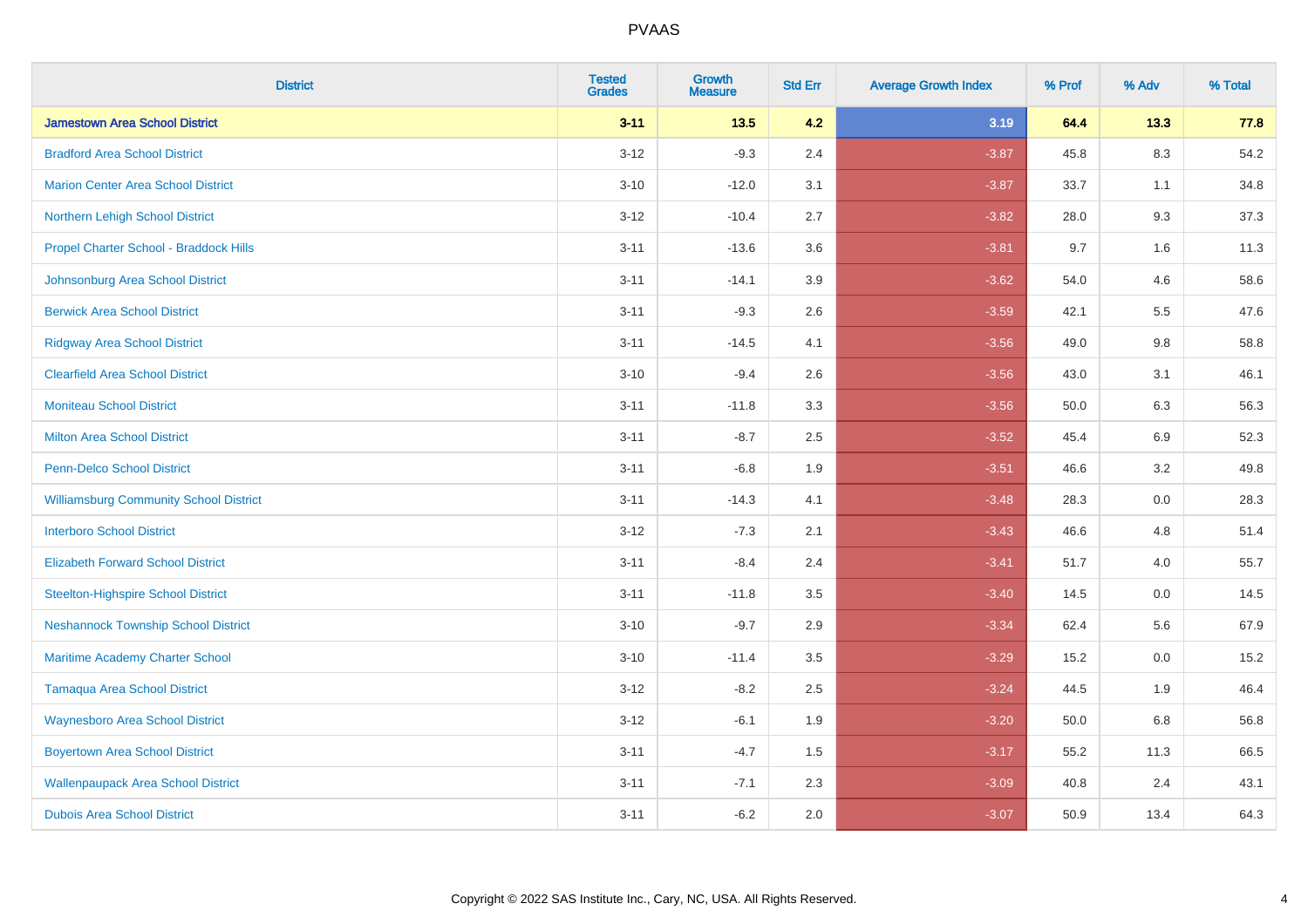| <b>District</b>                              | <b>Tested</b><br><b>Grades</b> | <b>Growth</b><br><b>Measure</b> | <b>Std Err</b> | <b>Average Growth Index</b> | % Prof | % Adv   | % Total |
|----------------------------------------------|--------------------------------|---------------------------------|----------------|-----------------------------|--------|---------|---------|
| <b>Jamestown Area School District</b>        | $3 - 11$                       | $13.5$                          | 4.2            | 3.19                        | 64.4   | 13.3    | 77.8    |
| <b>Palisades School District</b>             | $3 - 11$                       | $-8.7$                          | 2.8            | $-3.06$                     | 53.8   | $6.7\,$ | 60.5    |
| <b>Pittsburgh School District</b>            | $3 - 11$                       | $-3.3$                          | 1.1            | $-3.04$                     | 33.9   | 8.2     | 42.1    |
| Philadelphia Academy Charter School          | $3 - 11$                       | $-8.9$                          | 2.9            | $-3.04$                     | 50.5   | 2.9     | 53.4    |
| <b>North East School District</b>            | $3 - 11$                       | $-9.3$                          | 3.1            | $-3.02$                     | 62.6   | 14.4    | 77.0    |
| <b>Penn Hills School District</b>            | $3 - 11$                       | $-7.6$                          | 2.6            | $-2.94$                     | 33.1   | 0.7     | 33.8    |
| <b>Conneaut School District</b>              | $3 - 12$                       | $-7.5$                          | 2.6            | $-2.91$                     | 38.4   | 7.4     | 45.8    |
| <b>Easton Area School District</b>           | $3 - 12$                       | $-4.1$                          | 1.4            | $-2.91$                     | 39.9   | 4.0     | 43.9    |
| <b>Rochester Area School District</b>        | $3 - 11$                       | $-13.2$                         | 4.6            | $-2.89$                     | 19.5   | 1.3     | 20.8    |
| <b>Union City Area School District</b>       | $3 - 12$                       | $-10.2$                         | 3.6            | $-2.87$                     | 42.9   | 3.2     | 46.0    |
| <b>Northern Potter School District</b>       | $3 - 12$                       | $-13.1$                         | 4.6            | $-2.84$                     | 37.5   | 0.0     | 37.5    |
| <b>Propel Charter School-Homestead</b>       | $3 - 11$                       | $-11.7$                         | 4.1            | $-2.84$                     | 15.9   | 0.0     | 15.9    |
| Nazareth Area School District                | $3 - 11$                       | $-4.7$                          | 1.7            | $-2.82$                     | 59.2   | $9.9\,$ | 69.0    |
| <b>Carlisle Area School District</b>         | $3 - 11$                       | $-5.3$                          | 1.9            | $-2.81$                     | 54.0   | 6.3     | 60.3    |
| <b>Carmichaels Area School District</b>      | $3 - 10$                       | $-9.3$                          | 3.3            | $-2.81$                     | 35.1   | 1.4     | 36.5    |
| <b>Redbank Valley School District</b>        | $3 - 11$                       | $-9.5$                          | 3.4            | $-2.77$                     | 31.5   | 4.9     | 36.4    |
| <b>Highlands School District</b>             | $3 - 11$                       | $-7.4$                          | 2.7            | $-2.76$                     | 44.4   | 3.7     | 48.2    |
| <b>Forest Hills School District</b>          | $3 - 11$                       | $-7.3$                          | 2.7            | $-2.74$                     | 41.1   | 13.7    | 54.8    |
| <b>Trinity Area School District</b>          | $3 - 11$                       | $-5.4$                          | 2.0            | $-2.71$                     | 48.3   | 11.8    | 60.1    |
| <b>Propel Charter School-Montour</b>         | $3 - 10$                       | $-10.7$                         | 3.9            | $-2.71$                     | 13.7   | 0.0     | 13.7    |
| South Allegheny School District              | $3 - 11$                       | $-8.8$                          | 3.2            | $-2.70$                     | 40.5   | 0.0     | 40.5    |
| <b>Quakertown Community School District</b>  | $3 - 12$                       | $-4.4$                          | 1.6            | $-2.70$                     | 56.5   | 10.0    | 66.6    |
| <b>Blairsville-Saltsburg School District</b> | $3 - 11$                       | $-8.0$                          | 3.0            | $-2.68$                     | 37.3   | 7.0     | 44.3    |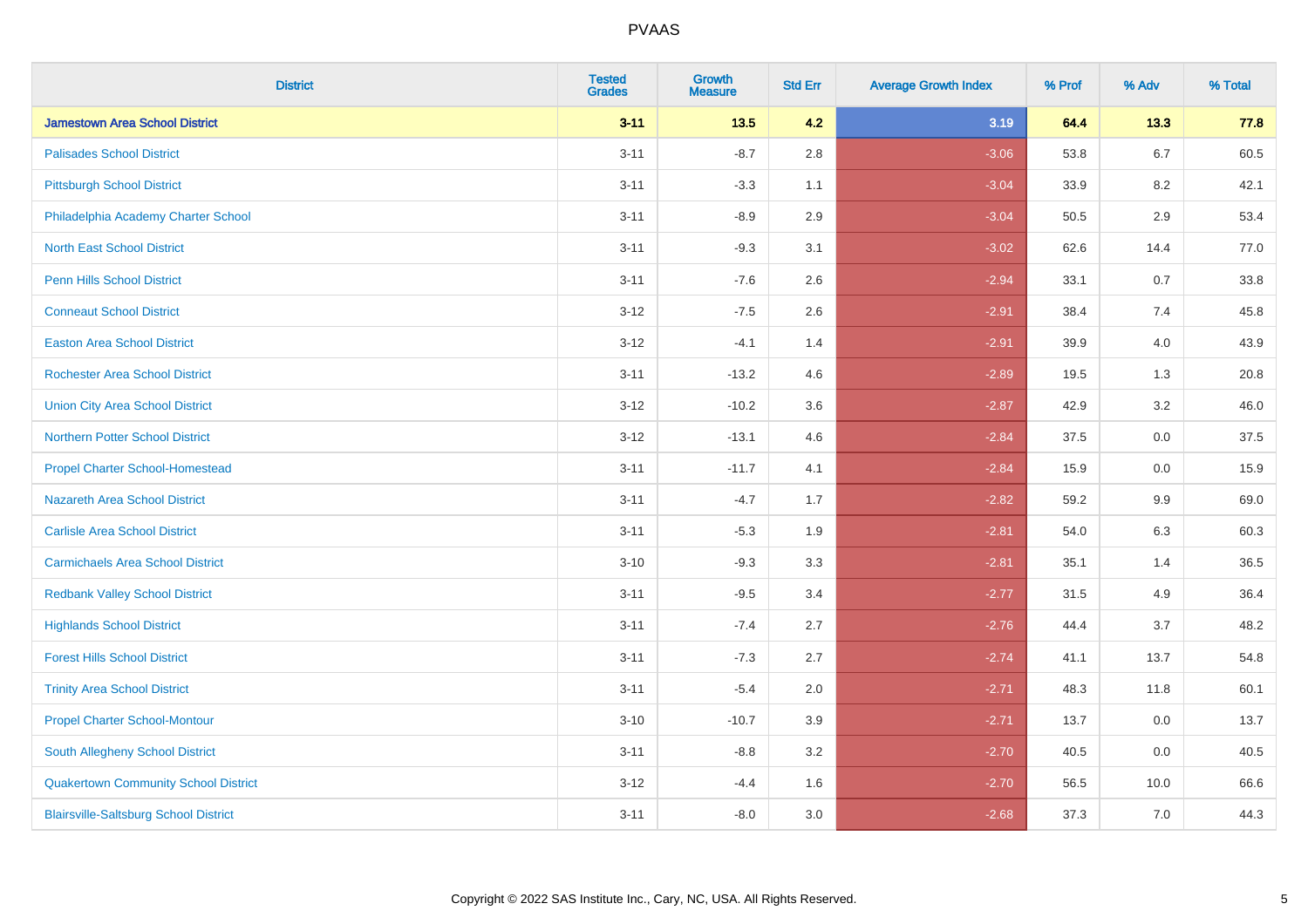| <b>District</b>                               | <b>Tested</b><br><b>Grades</b> | <b>Growth</b><br><b>Measure</b> | <b>Std Err</b> | <b>Average Growth Index</b> | % Prof | % Adv   | % Total |
|-----------------------------------------------|--------------------------------|---------------------------------|----------------|-----------------------------|--------|---------|---------|
| <b>Jamestown Area School District</b>         | $3 - 11$                       | $13.5$                          | 4.2            | 3.19                        | 64.4   | 13.3    | 77.8    |
| <b>Harbor Creek School District</b>           | $3 - 11$                       | $-7.1$                          | 2.7            | $-2.67$                     | 48.8   | 15.2    | 64.0    |
| <b>Pine Grove Area School District</b>        | $3 - 11$                       | $-7.7$                          | 2.9            | $-2.66$                     | 42.3   | 7.7     | 50.0    |
| <b>New Castle Area School District</b>        | $3 - 12$                       | $-6.4$                          | 2.4            | $-2.66$                     | 32.5   | 4.3     | 36.8    |
| Northern Tioga School District                | $3 - 12$                       | $-7.5$                          | 2.8            | $-2.64$                     | 54.0   | 1.2     | 55.2    |
| <b>Dunmore School District</b>                | $3 - 11$                       | $-7.7$                          | 2.9            | $-2.62$                     | 34.0   | 7.2     | 41.2    |
| <b>Coatesville Area School District</b>       | $3 - 11$                       | $-4.4$                          | 1.7            | $-2.62$                     | 36.3   | 4.2     | 40.5    |
| <b>Northwest Area School District</b>         | $3 - 10$                       | $-10.0$                         | 3.8            | $-2.59$                     | 34.6   | 7.3     | 41.8    |
| <b>Blue Mountain School District</b>          | $3 - 10$                       | $-5.8$                          | 2.3            | $-2.56$                     | 46.6   | 8.5     | 55.1    |
| <b>Slippery Rock Area School District</b>     | $3 - 11$                       | $-6.3$                          | 2.5            | $-2.51$                     | 56.2   | 9.5     | 65.7    |
| <b>North Star School District</b>             | $3 - 11$                       | $-8.7$                          | 3.5            | $-2.51$                     | 47.8   | 6.0     | 53.7    |
| <b>Mahanoy Area School District</b>           | $3 - 10$                       | $-9.0$                          | 3.6            | $-2.49$                     | 26.2   | 1.6     | 27.9    |
| <b>Keystone Central School District</b>       | $3 - 11$                       | $-5.1$                          | 2.0            | $-2.46$                     | 44.7   | 4.6     | 49.4    |
| <b>Sugar Valley Rural Charter School</b>      | $3 - 11$                       | $-11.0$                         | 4.5            | $-2.46$                     | 14.9   | 0.0     | 14.9    |
| <b>Mohawk Area School District</b>            | $3 - 11$                       | $-7.5$                          | 3.1            | $-2.45$                     | 49.4   | 11.0    | 60.4    |
| <b>Innovative Arts Academy Charter School</b> | $6 - 11$                       | $-9.1$                          | 3.7            | $-2.44$                     | 9.5    | $0.0\,$ | 9.5     |
| <b>Yough School District</b>                  | $3 - 10$                       | $-6.6$                          | 2.7            | $-2.43$                     | 50.8   | 4.0     | 54.8    |
| <b>Chartiers-Houston School District</b>      | $3 - 10$                       | $-8.6$                          | 3.5            | $-2.41$                     | 59.7   | 4.5     | 64.2    |
| <b>Farrell Area School District</b>           | $3 - 11$                       | $-10.4$                         | 4.3            | $-2.41$                     | 19.0   | 0.0     | 19.0    |
| <b>Universal Audenried Charter School</b>     | $9 - 11$                       | $-5.8$                          | 2.4            | $-2.40$                     | 14.6   | 0.0     | 14.6    |
| <b>Freedom Area School District</b>           | $3 - 11$                       | $-7.1$                          | 3.0            | $-2.37$                     | 43.8   | 4.2     | 47.9    |
| Jefferson-Morgan School District              | $3 - 10$                       | $-9.9$                          | 4.2            | $-2.35$                     | 43.8   | 4.2     | 47.9    |
| La Academia Partnership Charter School        | $6 - 11$                       | $-11.0$                         | 4.7            | $-2.34$                     | 6.8    | 0.0     | 6.8     |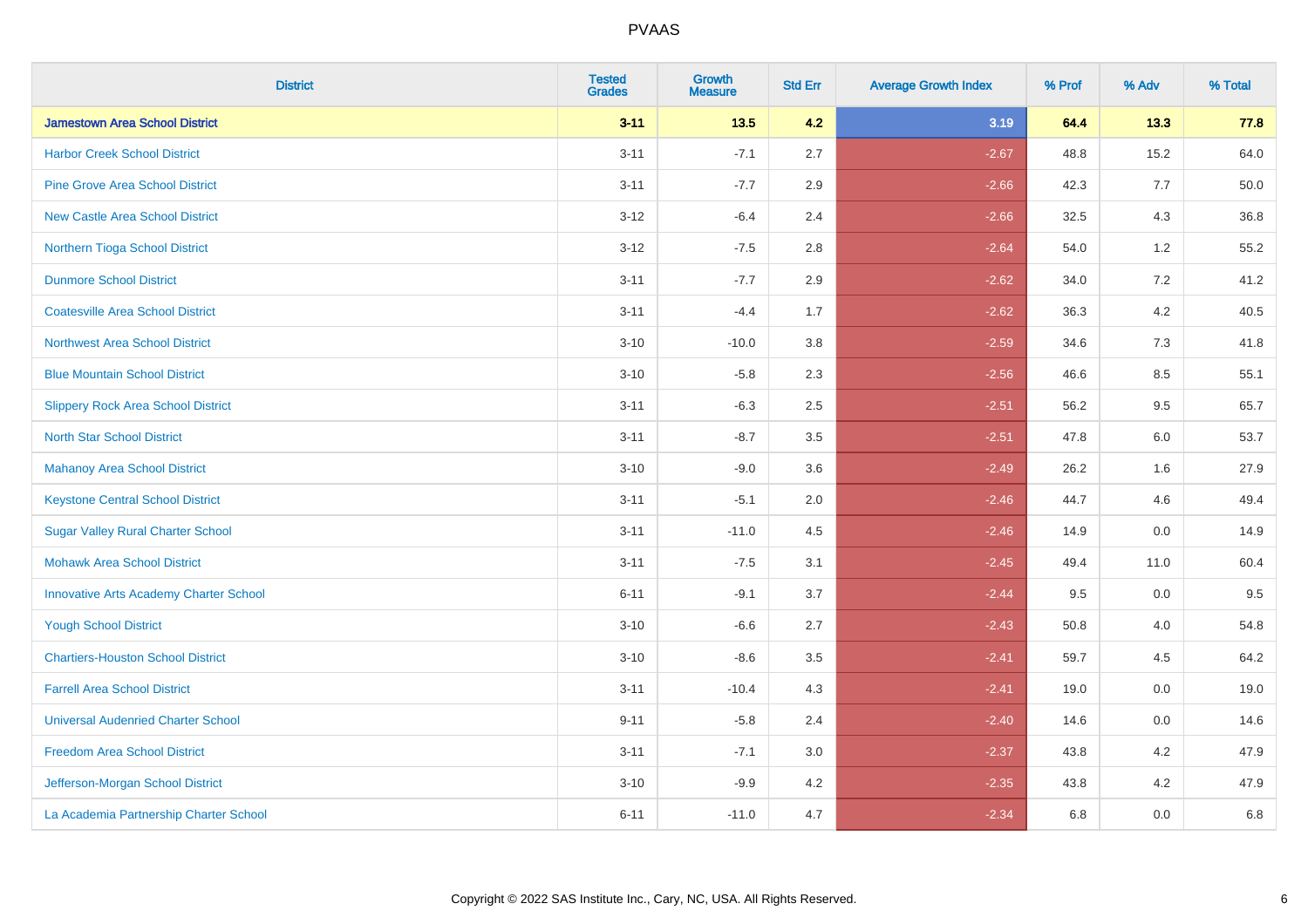| <b>District</b>                                   | <b>Tested</b><br><b>Grades</b> | <b>Growth</b><br><b>Measure</b> | <b>Std Err</b> | <b>Average Growth Index</b> | % Prof | % Adv   | % Total |
|---------------------------------------------------|--------------------------------|---------------------------------|----------------|-----------------------------|--------|---------|---------|
| <b>Jamestown Area School District</b>             | $3 - 11$                       | $13.5$                          | 4.2            | 3.19                        | 64.4   | 13.3    | 77.8    |
| <b>Southmoreland School District</b>              | $3 - 11$                       | $-8.3$                          | 3.6            | $-2.32$                     | 56.8   | $7.2\,$ | 64.0    |
| <b>Upper Moreland Township School District</b>    | $3 - 11$                       | $-5.0$                          | 2.2            | $-2.31$                     | 57.9   | 4.0     | 61.9    |
| South Williamsport Area School District           | $3 - 10$                       | $-5.7$                          | 2.5            | $-2.30$                     | 45.5   | 4.5     | 50.0    |
| Salisbury-Elk Lick School District                | $3 - 11$                       | $-13.5$                         | 5.9            | $-2.30$                     | 27.8   | 0.0     | 27.8    |
| Indiana Area School District                      | $3 - 11$                       | $-5.3$                          | 2.3            | $-2.28$                     | 47.6   | 18.4    | 66.1    |
| <b>Oxford Area School District</b>                | $3 - 11$                       | $-4.3$                          | 1.9            | $-2.26$                     | 41.3   | 8.0     | 49.3    |
| <b>Juniata County School District</b>             | $3 - 12$                       | $-4.9$                          | 2.1            | $-2.26$                     | 38.5   | 2.9     | 41.4    |
| <b>Portage Area School District</b>               | $3 - 10$                       | $-8.1$                          | 3.6            | $-2.26$                     | 40.6   | 9.4     | 50.0    |
| <b>Windber Area School District</b>               | $3 - 11$                       | $-7.2$                          | 3.2            | $-2.24$                     | 55.4   | 7.2     | 62.6    |
| <b>East Lycoming School District</b>              | $3 - 11$                       | $-6.0$                          | 2.7            | $-2.24$                     | 48.3   | 4.2     | 52.5    |
| <b>York Co School Of Technology</b>               | $9 - 12$                       | $-3.8$                          | 1.7            | $-2.22$                     | 39.1   | 5.6     | 44.7    |
| <b>Muncy School District</b>                      | $3 - 11$                       | $-8.1$                          | 3.7            | $-2.21$                     | 42.0   | $3.8\,$ | 45.8    |
| <b>West Middlesex Area School District</b>        | $3 - 10$                       | $-8.4$                          | $3.8\,$        | $-2.21$                     | 34.9   | 2.8     | 37.6    |
| Jim Thorpe Area School District                   | $3 - 11$                       | $-5.8$                          | 2.7            | $-2.19$                     | 33.3   | 7.4     | 40.7    |
| <b>Keystone Education Center Charter School</b>   | $3 - 12$                       | $-12.9$                         | 5.9            | $-2.19$                     | 28.0   | $0.0\,$ | 28.0    |
| <b>Perkiomen Valley School District</b>           | $3 - 11$                       | $-3.5$                          | 1.6            | $-2.18$                     | 53.8   | 13.4    | 67.2    |
| <b>Benton Area School District</b>                | $3 - 10$                       | $-9.7$                          | 4.5            | $-2.18$                     | 43.2   | 5.4     | 48.6    |
| Susquehanna Township School District              | $3 - 12$                       | $-5.8$                          | 2.7            | $-2.17$                     | 36.0   | 5.6     | 41.6    |
| <b>Crawford Central School District</b>           | $3 - 11$                       | $-4.7$                          | 2.2            | $-2.15$                     | 40.6   | 10.5    | 51.1    |
| <b>Aliquippa School District</b>                  | $3 - 11$                       | $-9.0$                          | 4.2            | $-2.14$                     | 11.0   | 0.0     | 11.0    |
| <b>Williams Valley School District</b>            | $3 - 11$                       | $-7.3$                          | 3.4            | $-2.13$                     | 23.2   | 0.0     | 23.2    |
| <b>Executive Education Academy Charter School</b> | $3 - 10$                       | $-6.5$                          | 3.1            | $-2.08$                     | 23.7   | 2.2     | 25.8    |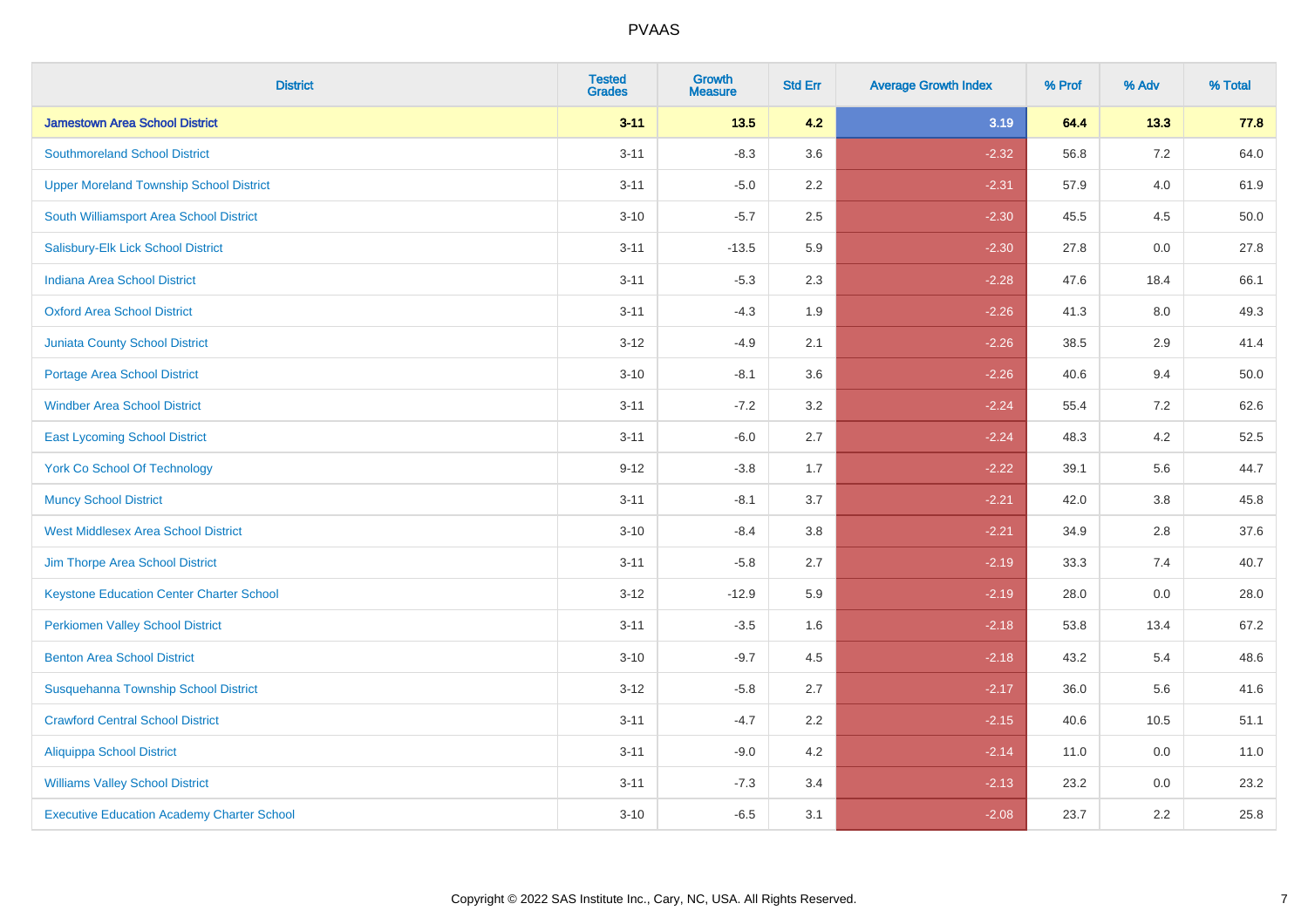| <b>District</b>                                | <b>Tested</b><br><b>Grades</b> | <b>Growth</b><br><b>Measure</b> | <b>Std Err</b> | <b>Average Growth Index</b> | % Prof | % Adv | % Total |
|------------------------------------------------|--------------------------------|---------------------------------|----------------|-----------------------------|--------|-------|---------|
| <b>Jamestown Area School District</b>          | $3 - 11$                       | $13.5$                          | 4.2            | 3.19                        | 64.4   | 13.3  | 77.8    |
| <b>Middletown Area School District</b>         | $3 - 11$                       | $-5.3$                          | 2.6            | $-2.05$                     | 46.4   | 5.3   | 51.7    |
| <b>Karns City Area School District</b>         | $3 - 11$                       | $-6.0$                          | 2.9            | $-2.03$                     | 53.1   | 8.3   | 61.5    |
| <b>Corry Area School District</b>              | $3 - 11$                       | $-5.3$                          | 2.6            | $-2.03$                     | 38.5   | 6.0   | 44.5    |
| <b>California Area School District</b>         | $3 - 10$                       | $-7.3$                          | 3.6            | $-2.02$                     | 42.6   | 9.8   | 52.5    |
| <b>Moshannon Valley School District</b>        | $3 - 10$                       | $-7.0$                          | 3.4            | $-2.01$                     | 48.5   | 0.0   | 48.5    |
| The New Academy Charter School                 | $8 - 11$                       | $-10.4$                         | 5.2            | $-2.00$                     | 0.0    | 0.0   | 0.0     |
| <b>Upper Dauphin Area School District</b>      | $3 - 11$                       | $-6.3$                          | 3.2            | $-1.98$                     | 37.4   | 4.8   | 42.2    |
| <b>Mount Union Area School District</b>        | $3 - 10$                       | $-6.1$                          | 3.1            | $-1.97$                     | 32.2   | 3.4   | 35.6    |
| <b>Forest City Regional School District</b>    | $3 - 12$                       | $-6.0$                          | 3.0            | $-1.96$                     | 44.1   | 0.0   | 44.1    |
| <b>Bermudian Springs School District</b>       | $3 - 11$                       | $-5.5$                          | 2.9            | $-1.94$                     | 56.4   | 6.8   | 63.2    |
| <b>Somerset Area School District</b>           | $3 - 11$                       | $-4.4$                          | 2.3            | $-1.93$                     | 44.4   | 14.9  | 59.3    |
| <b>Mount Pleasant Area School District</b>     | $3 - 11$                       | $-5.0$                          | 2.6            | $-1.93$                     | 52.6   | 0.0   | 52.6    |
| Gettysburg Area School District                | $3 - 11$                       | $-4.0$                          | 2.1            | $-1.89$                     | 45.3   | 14.0  | 59.3    |
| <b>Greensburg Salem School District</b>        | $3 - 11$                       | $-4.4$                          | 2.4            | $-1.88$                     | 47.6   | 4.9   | 52.4    |
| <b>East Allegheny School District</b>          | $3 - 11$                       | $-6.3$                          | 3.3            | $-1.87$                     | 31.9   | 9.7   | 41.7    |
| <b>Western Beaver County School District</b>   | $3 - 11$                       | $-7.8$                          | 4.2            | $-1.87$                     | 56.5   | 6.5   | 63.0    |
| <b>Central Columbia School District</b>        | $3 - 12$                       | $-4.8$                          | 2.6            | $-1.86$                     | 53.7   | 14.8  | 68.5    |
| <b>Kiski Area School District</b>              | $3 - 11$                       | $-3.7$                          | 2.0            | $-1.86$                     | 57.4   | 10.4  | 67.8    |
| <b>Brownsville Area School District</b>        | $3 - 12$                       | $-7.2$                          | 3.9            | $-1.83$                     | 34.4   | 6.1   | 40.5    |
| <b>Montrose Area School District</b>           | $3 - 10$                       | $-5.5$                          | 3.0            | $-1.82$                     | 46.7   | 5.4   | 52.2    |
| <b>Brandywine Heights Area School District</b> | $3 - 11$                       | $-4.9$                          | 2.7            | $-1.81$                     | 49.2   | 8.2   | 57.4    |
| <b>Pequea Valley School District</b>           | $3 - 11$                       | $-5.8$                          | 3.2            | $-1.80$                     | 39.8   | 9.1   | 48.9    |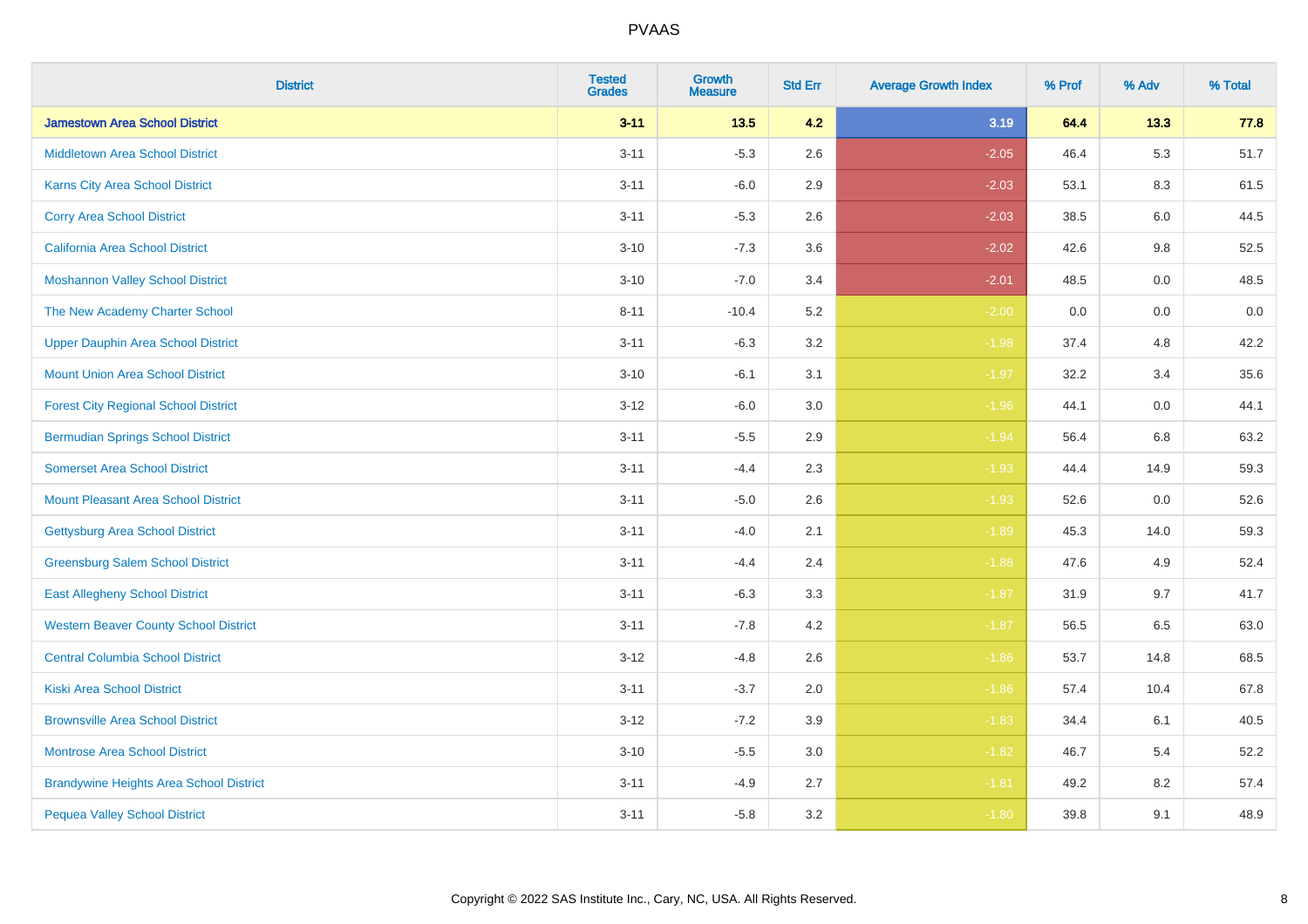| <b>District</b>                                                       | <b>Tested</b><br><b>Grades</b> | <b>Growth</b><br><b>Measure</b> | <b>Std Err</b> | <b>Average Growth Index</b> | % Prof | % Adv | % Total |
|-----------------------------------------------------------------------|--------------------------------|---------------------------------|----------------|-----------------------------|--------|-------|---------|
| <b>Jamestown Area School District</b>                                 | $3 - 11$                       | 13.5                            | 4.2            | 3.19                        | 64.4   | 13.3  | 77.8    |
| <b>Pittston Area School District</b>                                  | $3 - 11$                       | $-10.1$                         | 5.6            | $-1.80$                     | 38.1   | 9.5   | 47.6    |
| <b>Washington School District</b>                                     | $3 - 11$                       | $-4.9$                          | 2.8            | $-1.76$                     | 30.1   | 2.4   | 32.5    |
| <b>Canton Area School District</b>                                    | $3 - 11$                       | $-5.5$                          | $3.2\,$        | $-1.75$                     | 40.7   | 2.3   | 43.0    |
| <b>Old Forge School District</b>                                      | $3 - 12$                       | $-5.9$                          | 3.4            | $-1.73$                     | 52.9   | 7.1   | 60.0    |
| Perseus House Charter School Of Excellence                            | $6 - 11$                       | $-5.2$                          | 3.0            | $-1.72$                     | 16.5   | 0.0   | 16.5    |
| <b>Brentwood Borough School District</b>                              | $3 - 11$                       | $-5.3$                          | $3.0\,$        | $-1.72$                     | 52.0   | 6.1   | 58.2    |
| East Pennsboro Area School District                                   | $3 - 11$                       | $-4.2$                          | 2.5            | $-1.71$                     | 60.8   | 8.5   | 69.3    |
| <b>Twin Valley School District</b>                                    | $3 - 12$                       | $-3.6$                          | 2.1            | $-1.69$                     | 49.6   | 7.1   | 56.8    |
| <b>Pottstown School District</b>                                      | $3 - 12$                       | $-4.0$                          | 2.4            | $-1.68$                     | 29.8   | 1.2   | 31.0    |
| <b>Fairfield Area School District</b>                                 | $3 - 11$                       | $-5.6$                          | 3.4            | $-1.66$                     | 57.9   | 4.0   | 61.8    |
| <b>Shamokin Area School District</b>                                  | $3 - 11$                       | $-7.7$                          | 4.8            | $-1.60$                     | 38.1   | 3.2   | 41.3    |
| Preparatory Charter School Of Mathematics, Science, Tech, And Careers | $9 - 10$                       | $-4.0$                          | 2.5            | $-1.59$                     | 15.0   | 0.0   | 15.0    |
| <b>Carbon Career &amp; Technical Institute</b>                        | $9 - 11$                       | $-5.7$                          | 3.6            | $-1.59$                     | 34.5   | 1.2   | 35.7    |
| <b>Tri-Valley School District</b>                                     | $3 - 10$                       | $-6.4$                          | 4.1            | $-1.57$                     | 37.0   | 4.4   | 41.3    |
| <b>Fort Cherry School District</b>                                    | $3 - 10$                       | $-5.9$                          | 3.8            | $-1.56$                     | 55.2   | 5.2   | 60.3    |
| <b>MaST Community Charter School</b>                                  | $3 - 10$                       | $-4.1$                          | 2.7            | $-1.52$                     | 44.0   | 9.5   | 53.4    |
| <b>Claysburg-Kimmel School District</b>                               | $3 - 11$                       | $-5.7$                          | 4.0            | $-1.42$                     | 42.9   | 8.2   | 51.0    |
| <b>Westmont Hilltop School District</b>                               | $3 - 11$                       | $-4.0$                          | 2.8            | $-1.40$                     | 36.3   | 13.3  | 49.6    |
| <b>Greencastle-Antrim School District</b>                             | $3 - 11$                       | $-3.0$                          | 2.2            | $-1.36$                     | 62.4   | 9.9   | 72.3    |
| <b>Ferndale Area School District</b>                                  | $3 - 10$                       | $-5.8$                          | 4.3            | $-1.33$                     | 40.0   | 0.0   | 40.0    |
| <b>Cambria Heights School District</b>                                | $3 - 10$                       | $-4.1$                          | 3.1            | $-1.32$                     | 51.0   | 6.0   | 57.0    |
| <b>Ellwood City Area School District</b>                              | $3 - 11$                       | $-4.2$                          | 3.2            | $-1.29$                     | 54.1   | 14.1  | 68.2    |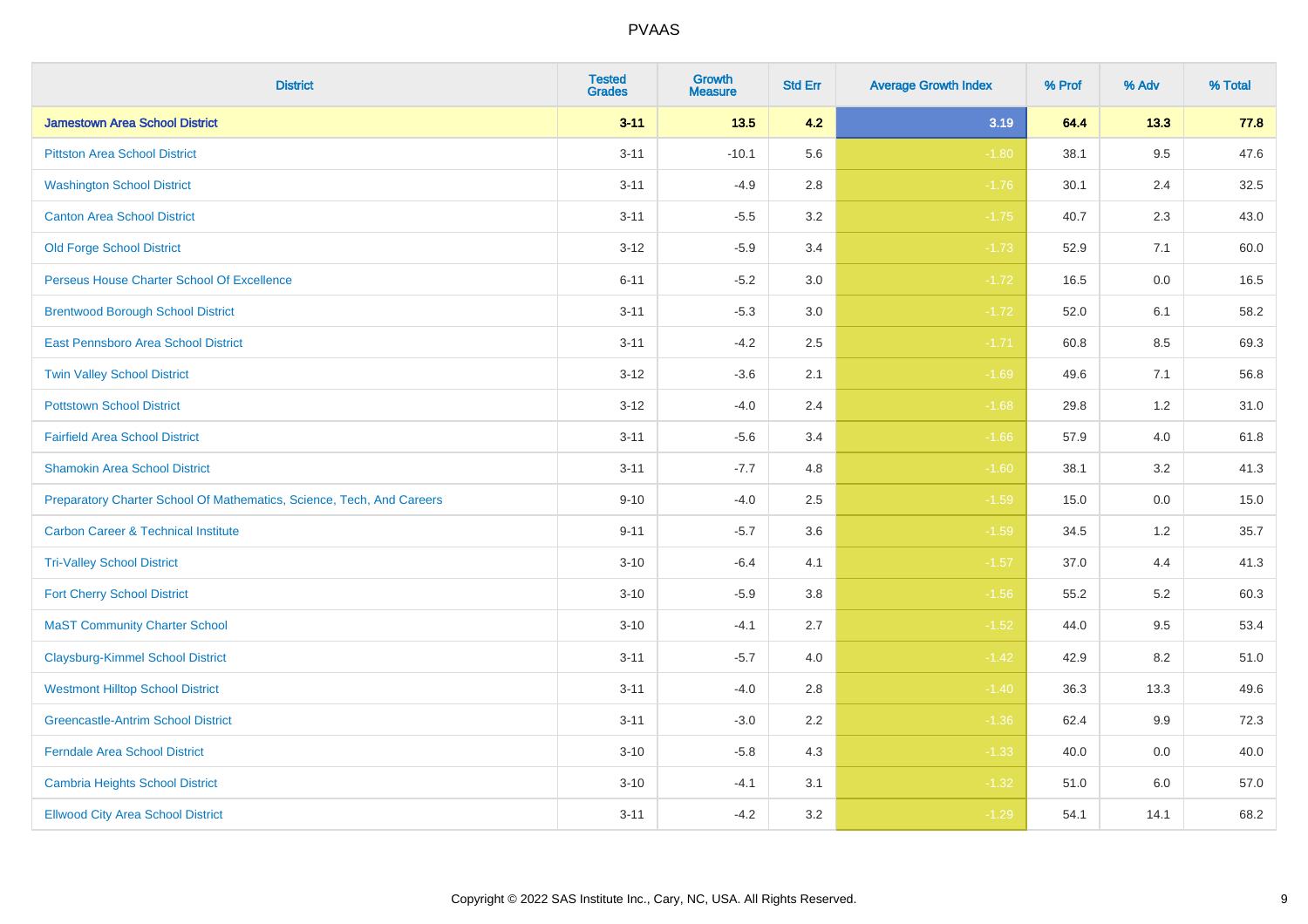| <b>District</b>                              | <b>Tested</b><br><b>Grades</b> | <b>Growth</b><br><b>Measure</b> | <b>Std Err</b> | <b>Average Growth Index</b> | % Prof | % Adv   | % Total |
|----------------------------------------------|--------------------------------|---------------------------------|----------------|-----------------------------|--------|---------|---------|
| <b>Jamestown Area School District</b>        | $3 - 11$                       | $13.5$                          | 4.2            | 3.19                        | 64.4   | 13.3    | 77.8    |
| <b>Shade-Central City School District</b>    | $3 - 11$                       | $-5.9$                          | 4.6            | $-1.28$                     | 27.8   | $0.0\,$ | 27.8    |
| <b>Bristol Borough School District</b>       | $3 - 12$                       | $-4.3$                          | 3.4            | $-1.27$                     | 39.7   | 1.3     | 41.0    |
| <b>Troy Area School District</b>             | $3 - 10$                       | $-4.3$                          | 3.4            | $-1.26$                     | 43.2   | 5.7     | 48.9    |
| <b>Apollo-Ridge School District</b>          | $3 - 12$                       | $-4.7$                          | 3.7            | $-1.24$                     | 50.0   | 10.0    | 60.0    |
| <b>Elk Lake School District</b>              | $3 - 11$                       | $-4.0$                          | 3.3            | $-1.23$                     | 46.2   | 3.3     | 49.4    |
| <b>Scranton School District</b>              | $3 - 12$                       | $-2.9$                          | 2.4            | $-1.22$                     | 45.6   | 3.6     | 49.1    |
| <b>Riverview School District</b>             | $3 - 11$                       | $-4.6$                          | 3.8            | $-1.20$                     | 57.9   | 15.8    | 73.7    |
| <b>Greater Johnstown School District</b>     | $3 - 11$                       | $-3.1$                          | 2.6            | $-1.19$                     | 26.1   | 0.0     | 26.1    |
| <b>Big Beaver Falls Area School District</b> | $3 - 11$                       | $-3.9$                          | 3.3            | $-1.18$                     | 34.1   | 3.5     | 37.6    |
| <b>Chichester School District</b>            | $3 - 11$                       | $-2.7$                          | 2.3            | $-1.17$                     | 44.6   | 6.6     | 51.2    |
| <b>Chestnut Ridge School District</b>        | $3 - 12$                       | $-3.4$                          | 2.9            | $-1.17$                     | 46.6   | 5.8     | 52.4    |
| Kane Area School District                    | $3 - 10$                       | $-3.7$                          | $3.2\,$        | $-1.17$                     | 39.5   | $9.9\,$ | 49.4    |
| <b>Antietam School District</b>              | $3 - 10$                       | $-4.3$                          | 3.8            | $-1.13$                     | 36.4   | 5.4     | 41.8    |
| Jeannette City School District               | $3 - 11$                       | $-4.3$                          | 3.8            | $-1.13$                     | 46.7   | $7.5\,$ | 54.2    |
| <b>Dallas School District</b>                | $3 - 11$                       | $-2.5$                          | 2.2            | $-1.12$                     | 54.9   | 7.6     | 62.4    |
| Juniata Valley School District               | $3 - 11$                       | $-3.9$                          | 3.5            | $-1.10$                     | 44.4   | 3.5     | 47.8    |
| <b>Riverside School District</b>             | $3 - 11$                       | $-3.2$                          | 3.0            | $-1.09$                     | 43.0   | 9.0     | 52.0    |
| Conemaugh Township Area School District      | $3 - 12$                       | $-3.7$                          | 3.4            | $-1.09$                     | 53.8   | 17.6    | 71.4    |
| Oil City Area School District                | $3 - 11$                       | $-2.9$                          | 2.6            | $-1.08$                     | 44.4   | 5.8     | 50.2    |
| <b>Quaker Valley School District</b>         | $3 - 11$                       | $-2.8$                          | 2.6            | $-1.08$                     | 55.2   | 13.2    | 68.4    |
| <b>West Greene School District</b>           | $3 - 11$                       | $-4.5$                          | 4.3            | $-1.04$                     | 36.6   | 7.3     | 43.9    |
| <b>Lewisburg Area School District</b>        | $3 - 11$                       | $-2.7$                          | 2.6            | $-1.03$                     | 57.0   | 18.5    | 75.6    |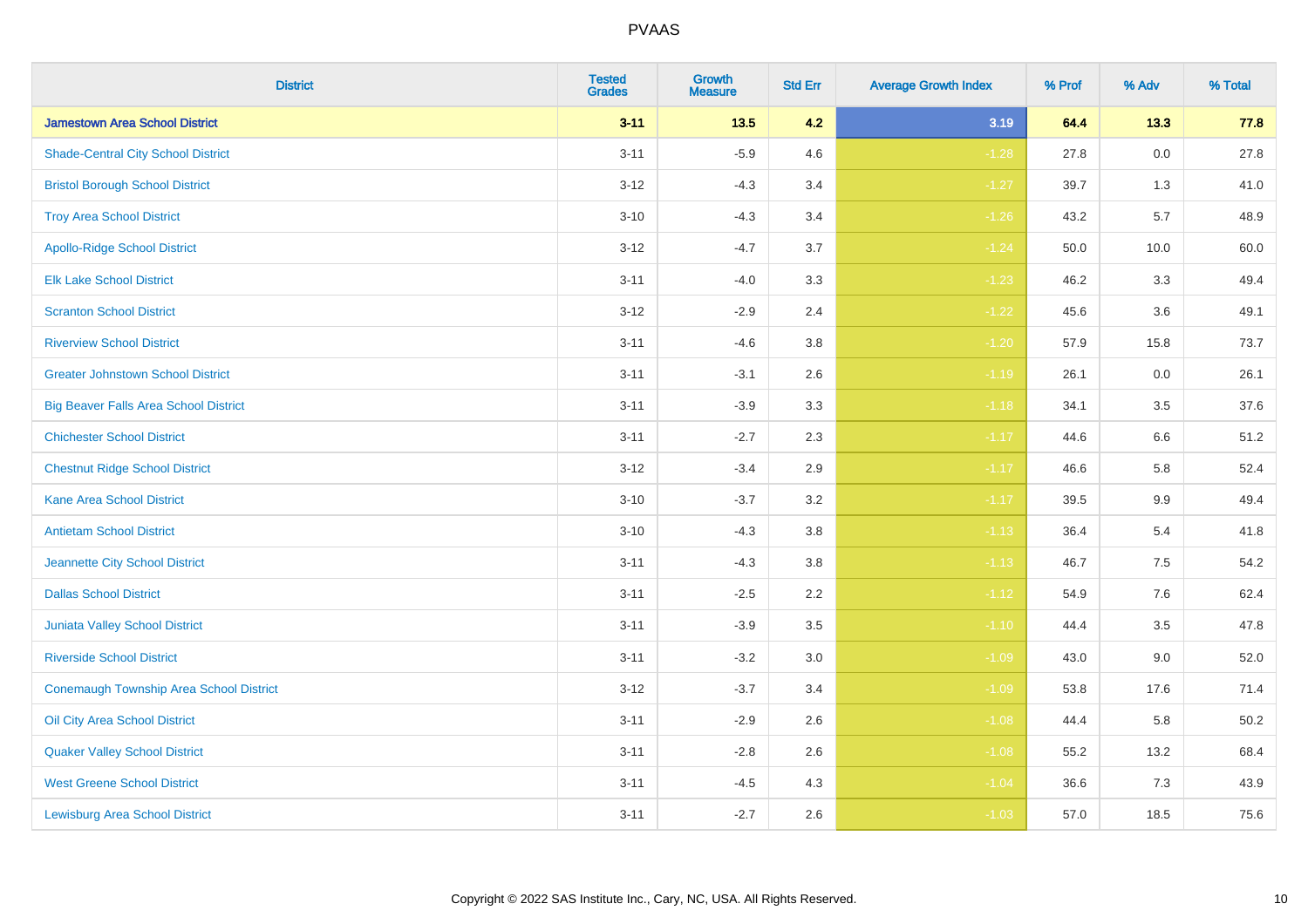| <b>District</b>                               | <b>Tested</b><br><b>Grades</b> | <b>Growth</b><br><b>Measure</b> | <b>Std Err</b> | <b>Average Growth Index</b> | % Prof | % Adv | % Total |
|-----------------------------------------------|--------------------------------|---------------------------------|----------------|-----------------------------|--------|-------|---------|
| <b>Jamestown Area School District</b>         | $3 - 11$                       | $13.5$                          | 4.2            | 3.19                        | 64.4   | 13.3  | 77.8    |
| <b>Valley Grove School District</b>           | $3 - 10$                       | $-3.7$                          | 3.7            | $-1.01$                     | 51.2   | 6.1   | 57.3    |
| <b>Seneca Valley School District</b>          | $3 - 11$                       | $-1.4$                          | 1.4            | $-0.99$                     | 57.2   | 11.4  | 68.6    |
| <b>North Hills School District</b>            | $3 - 11$                       | $-1.8$                          | 1.8            | $-0.96$                     | 59.1   | 14.1  | 73.2    |
| Imhotep Institute Charter High School         | $9 - 11$                       | $-5.3$                          | 5.8            | $-0.92$                     | 25.0   | 0.0   | 25.0    |
| <b>Wyoming Valley West School District</b>    | $3 - 11$                       | $-2.2$                          | 2.4            | $-0.91$                     | 49.4   | 3.0   | 52.4    |
| <b>Sullivan County School District</b>        | $3 - 10$                       | $-4.0$                          | 4.4            | $-0.90$                     | 66.7   | 2.6   | 69.2    |
| <b>Austin Area School District</b>            | $3 - 11$                       | $-5.7$                          | 6.4            | $-0.90$                     | 33.3   | 5.6   | 38.9    |
| <b>Columbia Borough School District</b>       | $3 - 12$                       | $-3.1$                          | 3.5            | $-0.89$                     | 29.5   | 1.9   | 31.4    |
| <b>Montour School District</b>                | $3 - 11$                       | $-1.8$                          | 2.1            | $-0.88$                     | 61.4   | 15.1  | 76.5    |
| <b>Charleroi School District</b>              | $3 - 11$                       | $-2.6$                          | 3.0            | $-0.86$                     | 55.7   | 7.4   | 63.1    |
| <b>Phoenixville Area School District</b>      | $3 - 11$                       | $-1.7$                          | 2.1            | $-0.83$                     | 59.9   | 10.6  | 70.5    |
| <b>Chartiers Valley School District</b>       | $3 - 11$                       | $-1.7$                          | 2.0            | $-0.81$                     | 54.7   | 8.4   | 63.1    |
| <b>Forest Area School District</b>            | $3 - 11$                       | $-4.4$                          | 5.4            | $-0.81$                     | 36.2   | 2.1   | 38.3    |
| <b>Lebanon School District</b>                | $3 - 11$                       | $-1.6$                          | 1.9            | $-0.80$                     | 24.4   | 2.6   | 27.0    |
| Shenango Area School District                 | $3 - 11$                       | $-2.6$                          | 3.3            | $-0.79$                     | 50.6   | 13.9  | 64.6    |
| <b>Northeast Bradford School District</b>     | $3 - 10$                       | $-3.1$                          | 4.0            | $-0.78$                     | 33.9   | 3.4   | 37.3    |
| <b>Conemaugh Valley School District</b>       | $3 - 12$                       | $-3.2$                          | 4.1            | $-0.78$                     | 48.2   | 5.6   | 53.7    |
| <b>Gillingham Charter School</b>              | $3 - 11$                       | $-4.4$                          | 5.6            | $-0.77$                     | 20.8   | 8.3   | 29.2    |
| <b>Turkeyfoot Valley Area School District</b> | $3 - 12$                       | $-4.3$                          | 5.6            | $-0.76$                     | 22.0   | 5.1   | 27.1    |
| <b>Bald Eagle Area School District</b>        | $3 - 11$                       | $-2.1$                          | 2.7            | $-0.75$                     | 48.4   | 9.4   | 57.7    |
| Huntingdon Area School District               | $3 - 11$                       | $-2.0$                          | 2.7            | $-0.72$                     | 36.8   | 10.3  | 47.0    |
| Mt Lebanon School District                    | $3 - 11$                       | $-1.0$                          | 1.5            | $-0.70$                     | 61.9   | 24.0  | 85.9    |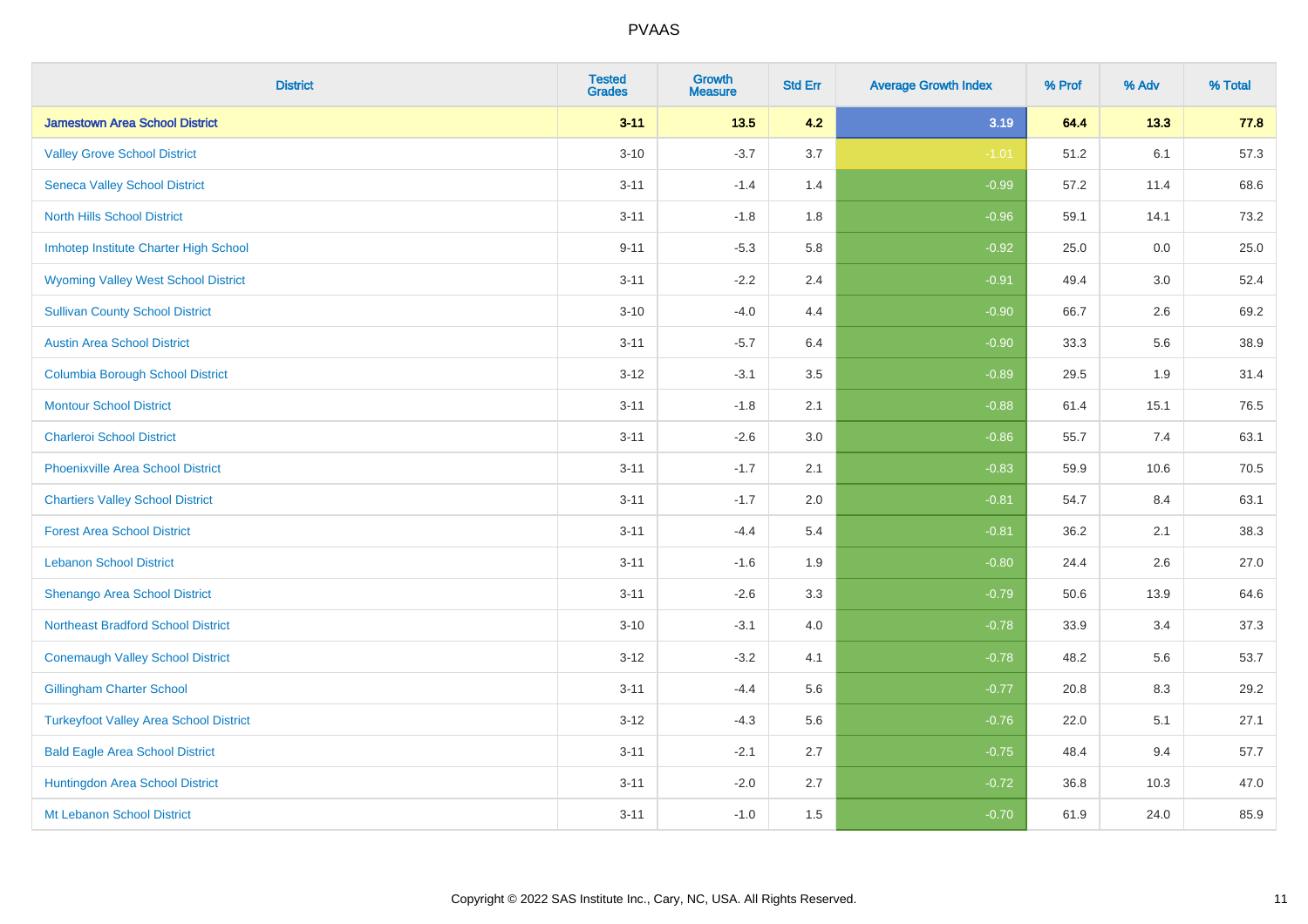| <b>District</b>                                         | <b>Tested</b><br><b>Grades</b> | <b>Growth</b><br><b>Measure</b> | <b>Std Err</b> | <b>Average Growth Index</b> | % Prof | % Adv   | % Total |
|---------------------------------------------------------|--------------------------------|---------------------------------|----------------|-----------------------------|--------|---------|---------|
| <b>Jamestown Area School District</b>                   | $3 - 11$                       | $13.5$                          | 4.2            | 3.19                        | 64.4   | 13.3    | 77.8    |
| <b>Lehighton Area School District</b>                   | $3 - 11$                       | $-1.6$                          | 2.3            | $-0.70$                     | 51.1   | 5.6     | 56.7    |
| <b>North Pocono School District</b>                     | $3 - 11$                       | $-2.3$                          | 3.4            | $-0.68$                     | 52.0   | 16.4    | 68.5    |
| <b>Cheltenham School District</b>                       | $3 - 11$                       | $-1.4$                          | 2.1            | $-0.67$                     | 46.1   | 10.0    | 56.1    |
| <b>Fannett-Metal School District</b>                    | $3 - 11$                       | $-3.4$                          | 5.1            | $-0.67$                     | 38.7   | 8.1     | 46.8    |
| <b>Susquehanna Community School District</b>            | $3 - 11$                       | $-2.8$                          | 4.2            | $-0.66$                     | 49.4   | 6.9     | 56.3    |
| <b>Burgettstown Area School District</b>                | $3 - 11$                       | $-2.1$                          | 3.4            | $-0.62$                     | 50.0   | 1.4     | 51.4    |
| <b>Clarion-Limestone Area School District</b>           | $3 - 12$                       | $-2.5$                          | 4.1            | $-0.60$                     | 56.8   | 6.8     | 63.6    |
| <b>Manheim Township School District</b>                 | $3 - 12$                       | $-0.9$                          | 1.6            | $-0.58$                     | 53.2   | 15.5    | 68.7    |
| <b>Central Greene School District</b>                   | $3 - 11$                       | $-1.6$                          | 2.8            | $-0.55$                     | 54.2   | $2.8\,$ | 57.0    |
| <b>Mid Valley School District</b>                       | $3 - 10$                       | $-1.7$                          | 3.0            | $-0.55$                     | 45.1   | 7.8     | 52.9    |
| <b>Wyoming Area School District</b>                     | $3 - 10$                       | $-1.3$                          | 2.6            | $-0.50$                     | 53.8   | 10.8    | 64.6    |
| <b>Canon-Mcmillan School District</b>                   | $3 - 11$                       | $-0.8$                          | 1.6            | $-0.50$                     | 58.7   | 15.9    | 74.6    |
| South Side Area School District                         | $3 - 11$                       | $-1.6$                          | 3.3            | $-0.48$                     | 50.0   | 6.8     | 56.8    |
| <b>Elizabethtown Area School District</b>               | $3 - 12$                       | $-0.9$                          | 1.9            | $-0.47$                     | 50.0   | 11.2    | 61.2    |
| Center For Student Learning Charter School At Pennsbury | $6 - 12$                       | $-2.9$                          | 6.1            | $-0.47$                     | 42.9   | 0.0     | 42.9    |
| <b>Conewago Valley School District</b>                  | $3 - 12$                       | $-0.9$                          | 2.0            | $-0.45$                     | 51.7   | 9.6     | 61.3    |
| <b>Bangor Area School District</b>                      | $3 - 12$                       | $-0.9$                          | 2.0            | $-0.43$                     | 44.3   | 4.7     | 49.0    |
| <b>Shaler Area School District</b>                      | $3 - 11$                       | $-0.8$                          | 1.9            | $-0.43$                     | 49.1   | 9.6     | 58.7    |
| North Schuylkill School District                        | $3 - 11$                       | $-1.0$                          | 2.4            | $-0.42$                     | 41.8   | 5.1     | 46.8    |
| <b>Sharpsville Area School District</b>                 | $3 - 11$                       | $-1.4$                          | 3.5            | $-0.40$                     | 55.2   | 13.4    | 68.7    |
| <b>Bellwood-Antis School District</b>                   | $3 - 10$                       | $-1.2$                          | 3.2            | $-0.39$                     | 55.1   | 10.1    | 65.2    |
| <b>Palmerton Area School District</b>                   | $3 - 11$                       | $-1.2$                          | 3.0            | $-0.39$                     | 57.4   | 5.0     | 62.4    |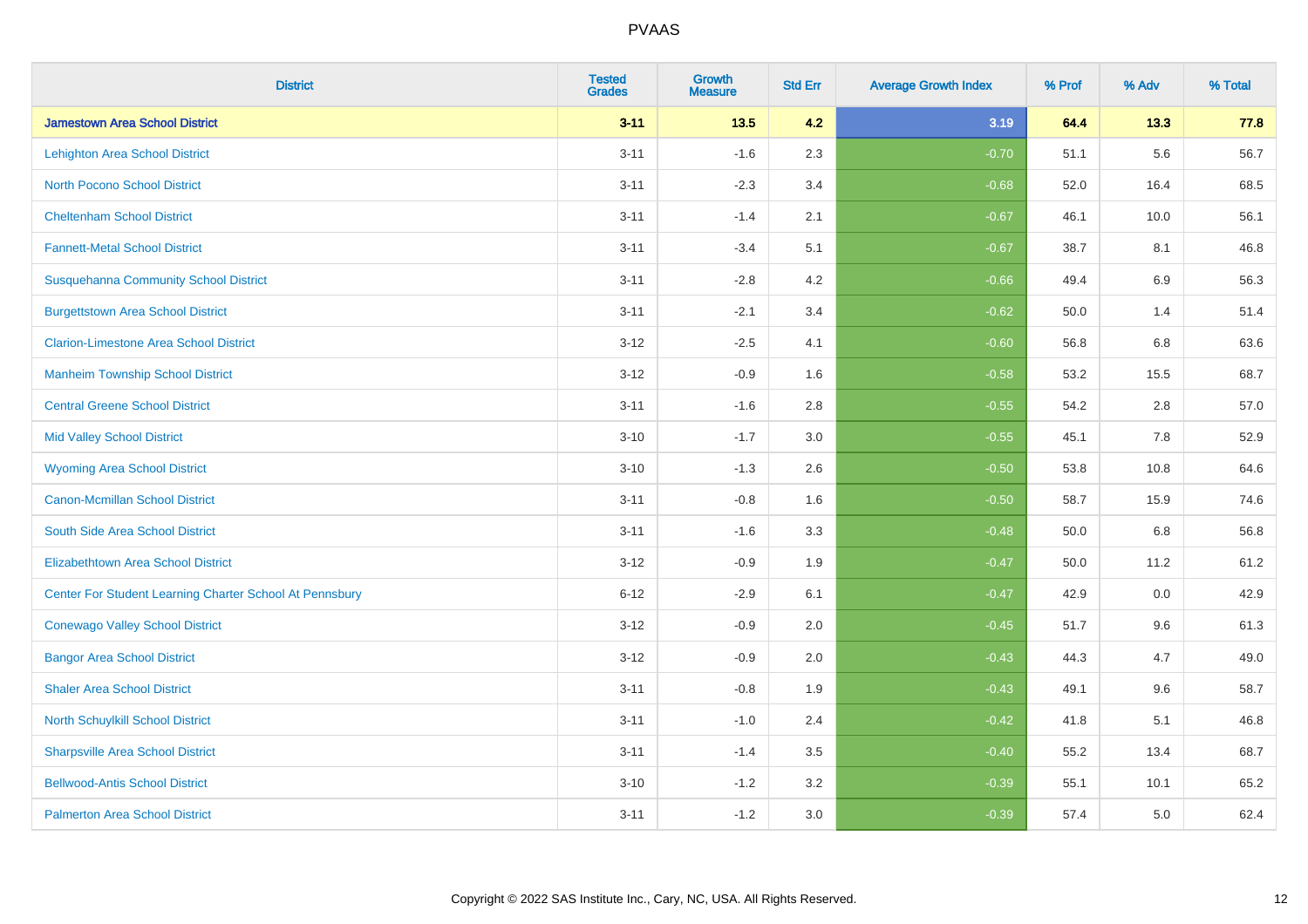| <b>District</b>                                    | <b>Tested</b><br><b>Grades</b> | <b>Growth</b><br><b>Measure</b> | <b>Std Err</b> | <b>Average Growth Index</b> | % Prof | % Adv   | % Total |
|----------------------------------------------------|--------------------------------|---------------------------------|----------------|-----------------------------|--------|---------|---------|
| <b>Jamestown Area School District</b>              | $3 - 11$                       | $13.5$                          | 4.2            | 3.19                        | 64.4   | 13.3    | 77.8    |
| Hope For Hyndman Charter School                    | $3 - 11$                       | $-2.0$                          | 6.1            | $-0.32$                     | 33.3   | 0.0     | 33.3    |
| <b>Albert Gallatin Area School District</b>        | $3 - 11$                       | $-0.8$                          | 2.4            | $-0.32$                     | 54.5   | 10.0    | 64.6    |
| <b>Cornell School District</b>                     | $3 - 11$                       | $-1.6$                          | 5.0            | $-0.32$                     | 33.8   | 1.5     | 35.4    |
| <b>Tuscarora School District</b>                   | $3 - 11$                       | $-0.6$                          | 2.3            | $-0.27$                     | 45.1   | 8.1     | 53.2    |
| <b>Penn Manor School District</b>                  | $3 - 11$                       | $-0.4$                          | 1.6            | $-0.25$                     | 51.9   | 12.6    | 64.5    |
| <b>Lakeview School District</b>                    | $3 - 11$                       | $-0.9$                          | 3.7            | $-0.24$                     | 60.3   | 3.2     | 63.5    |
| <b>Glendale School District</b>                    | $3 - 10$                       | $-0.9$                          | 3.7            | $-0.24$                     | 50.0   | 5.4     | 55.4    |
| <b>Girard School District</b>                      | $3 - 11$                       | $-0.6$                          | 2.7            | $-0.22$                     | 53.9   | 15.6    | 69.6    |
| <b>Harrisburg City School District</b>             | $3 - 11$                       | $-0.4$                          | 2.1            | $-0.19$                     | 15.1   | 0.4     | 15.5    |
| <b>Panther Valley School District</b>              | $3 - 12$                       | $-0.6$                          | 3.3            | $-0.19$                     | 47.9   | 4.3     | 52.1    |
| <b>Westinghouse Arts Academy Charter School</b>    | $9 - 10$                       | $-0.7$                          | 3.6            | $-0.19$                     | 59.2   | 8.4     | 67.6    |
| <b>Millville Area School District</b>              | $3 - 12$                       | $-0.9$                          | 4.7            | $-0.18$                     | 51.4   | 5.4     | 56.8    |
| <b>Mount Carmel Area School District</b>           | $3 - 11$                       | $-0.6$                          | 3.1            | $-0.18$                     | 45.3   | 2.1     | 47.4    |
| <b>Crestwood School District</b>                   | $3 - 11$                       | $-0.4$                          | 2.4            | $-0.17$                     | 57.4   | 17.0    | 74.4    |
| <b>Southern Lehigh School District</b>             | $3 - 11$                       | $-0.4$                          | 2.3            | $-0.17$                     | 66.1   | 11.9    | 78.0    |
| <b>Achievement House Charter School</b>            | $7 - 11$                       | $-0.7$                          | 4.0            | $-0.17$                     | 32.5   | $2.6\,$ | 35.1    |
| <b>Bellefonte Area School District</b>             | $3 - 11$                       | $-0.4$                          | 2.2            | $-0.17$                     | 47.6   | 10.6    | 58.2    |
| <b>Otto-Eldred School District</b>                 | $3 - 11$                       | $-0.7$                          | 4.2            | $-0.15$                     | 56.2   | $6.2\,$ | 62.5    |
| <b>Oley Valley School District</b>                 | $3 - 11$                       | $-0.4$                          | 2.8            | $-0.15$                     | 43.1   | 12.9    | 56.0    |
| Philadelphia Electrical & Tech Charter High School | $10 - 10$                      | $-0.5$                          | 2.9            | $-0.15$                     | 8.8    | 0.0     | 8.8     |
| <b>Central Fulton School District</b>              | $3 - 11$                       | $-0.5$                          | 3.5            | $-0.14$                     | 51.4   | 8.6     | 60.0    |
| <b>Blue Ridge School District</b>                  | $3 - 11$                       | $-0.5$                          | 3.6            | $-0.12$                     | 44.6   | 3.1     | 47.7    |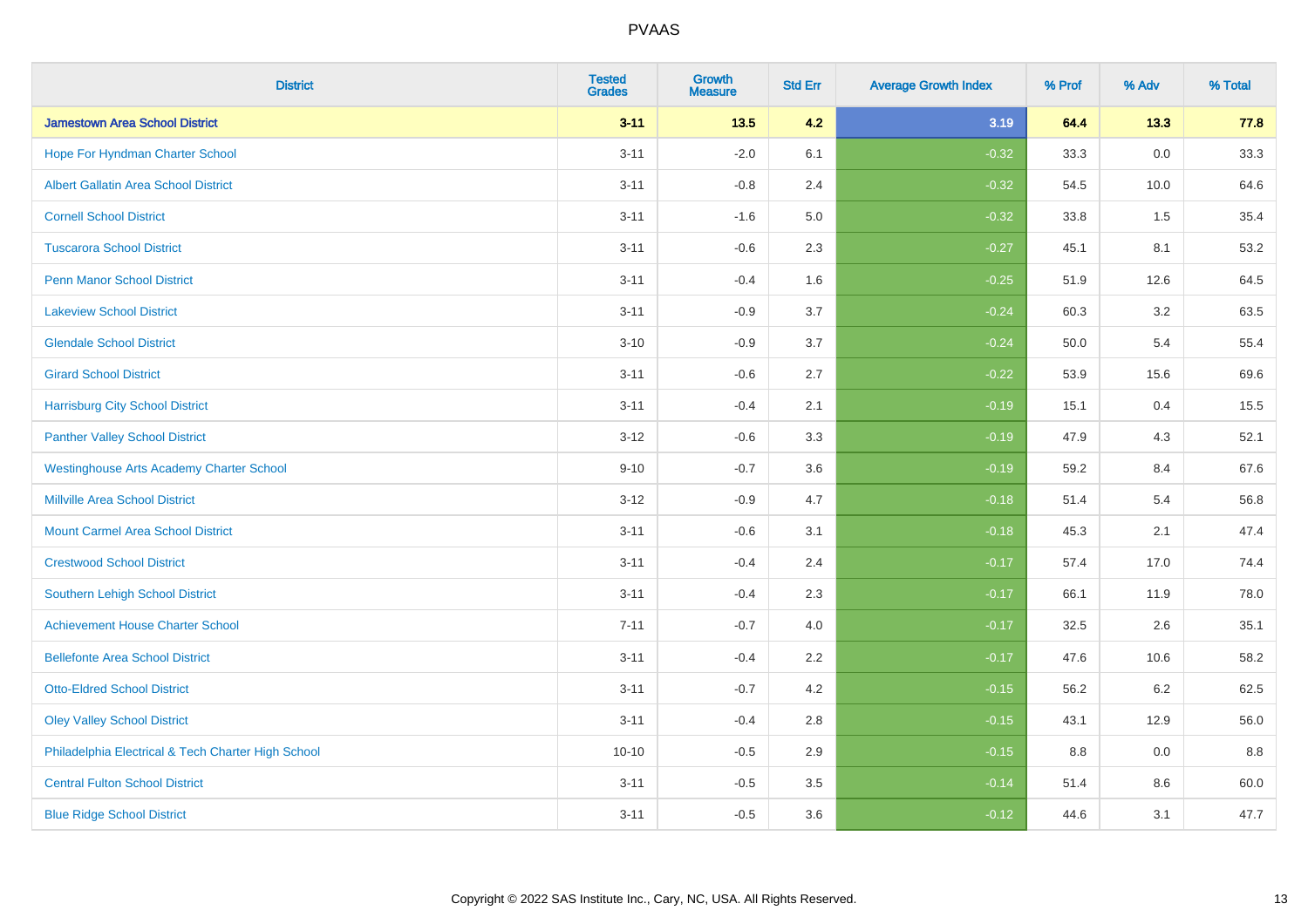| <b>District</b>                          | <b>Tested</b><br><b>Grades</b> | Growth<br><b>Measure</b> | <b>Std Err</b> | <b>Average Growth Index</b> | % Prof | % Adv   | % Total |
|------------------------------------------|--------------------------------|--------------------------|----------------|-----------------------------|--------|---------|---------|
| <b>Jamestown Area School District</b>    | $3 - 11$                       | 13.5                     | 4.2            | 3.19                        | 64.4   | 13.3    | 77.8    |
| New Kensington-Arnold School District    | $3 - 11$                       | $-0.4$                   | 3.8            | $-0.10$                     | 40.7   | 3.7     | 44.4    |
| <b>Chester-Upland School District</b>    | $3 - 11$                       | $-0.3$                   | 2.7            | $-0.09$                     | 13.8   | $0.8\,$ | 14.6    |
| <b>Warren County School District</b>     | $3 - 11$                       | $-0.1$                   | 1.8            | $-0.06$                     | 37.2   | 5.3     | 42.6    |
| <b>Mercer Area School District</b>       | $3 - 11$                       | $-0.2$                   | 3.3            | $-0.06$                     | 56.0   | 8.0     | 64.0    |
| <b>Avella Area School District</b>       | $3 - 12$                       | $-0.3$                   | 4.7            | $-0.05$                     | 49.3   | 14.5    | 63.8    |
| <b>Kutztown Area School District</b>     | $3 - 12$                       | $-0.2$                   | 3.2            | $-0.05$                     | 55.4   | 13.3    | 68.7    |
| <b>Susquenita School District</b>        | $3 - 11$                       | $-0.1$                   | 2.8            | $-0.01$                     | 47.7   | 10.1    | 57.8    |
| <b>Penn Cambria School District</b>      | $3 - 11$                       | $-0.0$                   | 2.7            | $-0.01$                     | 61.5   | 7.7     | 69.2    |
| <b>Wilkes-Barre Area School District</b> | $3 - 11$                       | 0.1                      | 3.2            | 0.02                        | 35.5   | 5.4     | 40.9    |
| East Stroudsburg Area School District    | $3 - 11$                       | 0.1                      | 1.6            | 0.05                        | 45.8   | 7.8     | 53.6    |
| <b>West Branch Area School District</b>  | $3 - 11$                       | 0.2                      | 3.8            | 0.05                        | 47.2   | 1.9     | 49.1    |
| <b>Hempfield School District</b>         | $3 - 11$                       | 0.1                      | 1.4            | 0.08                        | 58.2   | 9.9     | 68.2    |
| Insight PA Cyber Charter School          | $3 - 11$                       | 0.7                      | 5.7            | 0.12                        | 50.0   | 4.8     | 54.8    |
| <b>Danville Area School District</b>     | $3 - 11$                       | 0.4                      | 2.6            | 0.15                        | 57.4   | 18.4    | 75.7    |
| <b>Smethport Area School District</b>    | $3 - 12$                       | 0.6                      | 3.9            | 0.15                        | 37.0   | 1.8     | 38.9    |
| Northern Lebanon School District         | $3 - 11$                       | 0.4                      | 2.5            | 0.15                        | 28.0   | 3.0     | 31.0    |
| <b>Brockway Area School District</b>     | $3 - 11$                       | 0.6                      | 3.6            | 0.16                        | 49.2   | 7.7     | 56.9    |
| <b>Reynolds School District</b>          | $3 - 10$                       | 0.5                      | 3.4            | 0.16                        | 52.1   | 7.0     | 59.2    |
| <b>Jersey Shore Area School District</b> | $3 - 11$                       | 0.5                      | 2.6            | 0.21                        | 47.1   | 9.2     | 56.2    |
| <b>Bloomsburg Area School District</b>   | $3 - 10$                       | 0.7                      | 3.0            | 0.23                        | 55.9   | 11.8    | 67.6    |
| <b>Greenville Area School District</b>   | $3 - 11$                       | 0.7                      | 2.9            | 0.26                        | 53.4   | 6.9     | 60.3    |
| <b>Greater Latrobe School District</b>   | $3 - 11$                       | 0.6                      | 1.9            | 0.31                        | 55.5   | 14.1    | 69.5    |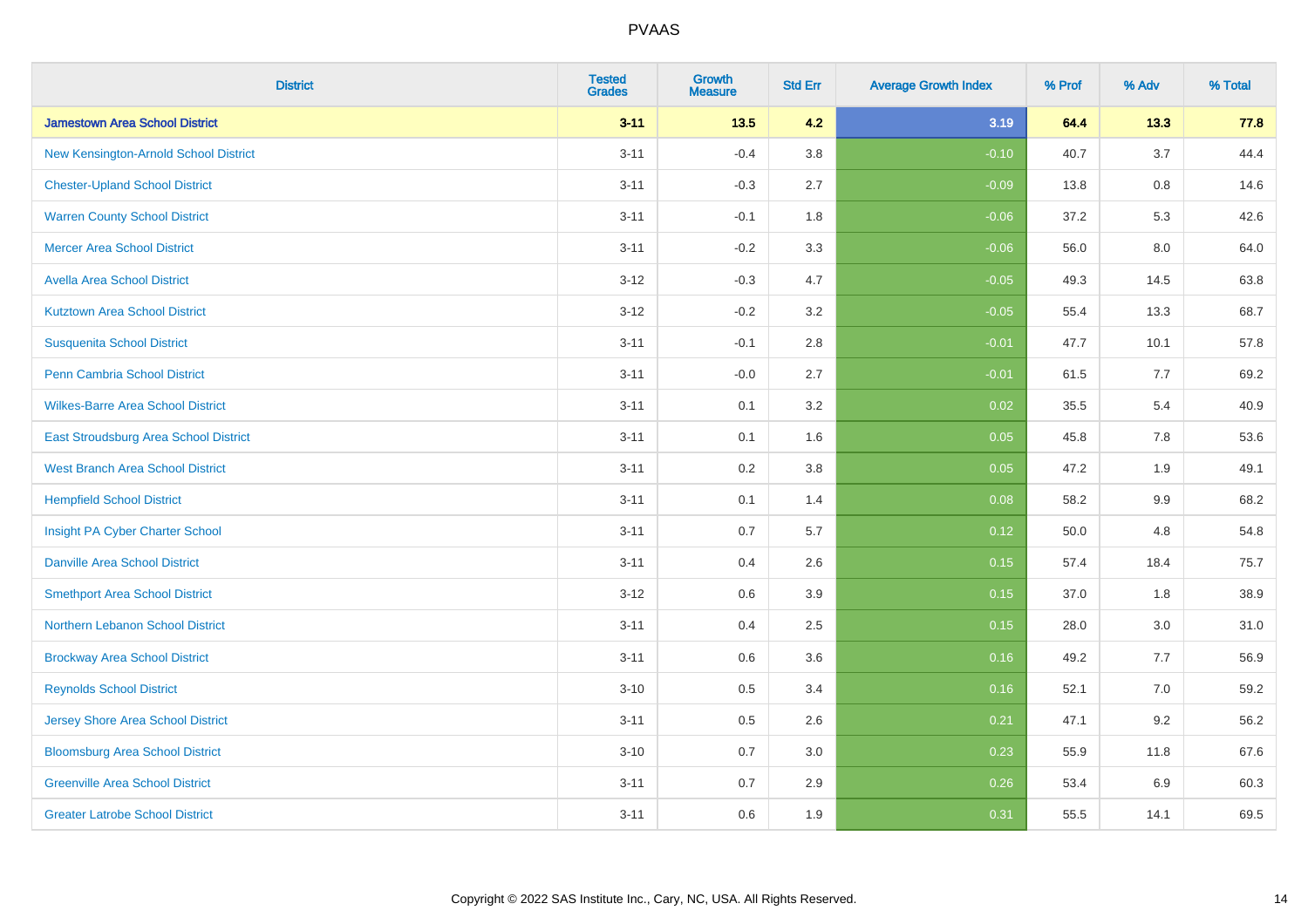| <b>District</b>                                   | <b>Tested</b><br><b>Grades</b> | Growth<br><b>Measure</b> | <b>Std Err</b> | <b>Average Growth Index</b> | % Prof | % Adv   | % Total |
|---------------------------------------------------|--------------------------------|--------------------------|----------------|-----------------------------|--------|---------|---------|
| <b>Jamestown Area School District</b>             | $3 - 11$                       | $13.5$                   | 4.2            | 3.19                        | 64.4   | 13.3    | 77.8    |
| Lehigh Valley Academy Regional Charter School     | $3 - 11$                       | 0.7                      | 2.3            | 0.32                        | 46.3   | $5.0\,$ | 51.4    |
| <b>Lower Dauphin School District</b>              | $3 - 11$                       | 0.6                      | 1.9            | 0.33                        | 49.2   | 12.6    | 61.8    |
| <b>Wyomissing Area School District</b>            | $3 - 12$                       | 0.8                      | 2.6            | 0.33                        | 55.7   | 17.6    | 73.3    |
| <b>Mastery Charter School - Thomas Campus</b>     | $3 - 10$                       | 2.1                      | 6.2            | 0.33                        | 28.6   | 0.0     | 28.6    |
| <b>Wallingford-Swarthmore School District</b>     | $3 - 10$                       | 0.9                      | 2.4            | 0.38                        | 64.4   | 22.7    | 87.1    |
| <b>Gateway School District</b>                    | $3 - 11$                       | $0.8\,$                  | 2.2            | 0.38                        | 52.1   | 13.8    | 65.9    |
| <b>Lakeland School District</b>                   | $3 - 11$                       | 1.1                      | 2.8            | 0.38                        | 48.6   | 3.7     | 52.3    |
| <b>South Eastern School District</b>              | $3 - 11$                       | 0.9                      | 2.4            | 0.39                        | 54.8   | $6.6\,$ | 61.4    |
| <b>Tussey Mountain School District</b>            | $3 - 12$                       | 1.5                      | 3.7            | 0.40                        | 38.6   | 1.8     | 40.4    |
| <b>Newport School District</b>                    | $3 - 12$                       | 1.4                      | 3.5            | 0.41                        | 51.5   | 10.3    | 61.8    |
| <b>Galeton Area School District</b>               | $3 - 11$                       | 2.2                      | 5.3            | 0.42                        | 41.3   | 4.4     | 45.6    |
| <b>Mastery Charter High School-Lenfest Campus</b> | $7 - 11$                       | 2.5                      | 5.7            | 0.43                        | 40.0   | 0.0     | 40.0    |
| <b>Union Area School District</b>                 | $3 - 11$                       | 1.9                      | 4.3            | 0.44                        | 61.5   | 0.0     | 61.5    |
| <b>Roberto Clemente Charter School</b>            | $3 - 12$                       | 2.2                      | 4.9            | 0.45                        | 27.5   | 5.0     | 32.5    |
| <b>Purchase Line School District</b>              | $3 - 12$                       | 1.7                      | 3.5            | 0.47                        | 43.1   | 5.4     | 48.5    |
| <b>Upper Adams School District</b>                | $3 - 11$                       | 1.3                      | 2.9            | 0.47                        | 55.2   | 8.6     | 63.8    |
| <b>Hanover Area School District</b>               | $3 - 11$                       | 2.2                      | 4.6            | 0.48                        | 42.9   | 5.7     | 48.6    |
| <b>Radnor Township School District</b>            | $3 - 12$                       | 1.0                      | 2.1            | 0.50                        | 65.0   | 23.2    | 88.2    |
| <b>Union School District</b>                      | $3 - 12$                       | 2.3                      | 4.2            | 0.54                        | 32.6   | 7.0     | 39.5    |
| <b>Schuylkill Valley School District</b>          | $3 - 11$                       | 1.4                      | 2.5            | 0.56                        | 55.1   | 10.2    | 65.3    |
| <b>Forbes Road School District</b>                | $3 - 11$                       | 2.8                      | 5.1            | 0.56                        | 41.4   | 10.3    | 51.7    |
| <b>Commodore Perry School District</b>            | $3 - 11$                       | 3.2                      | 5.5            | 0.58                        | 58.3   | 0.0     | 58.3    |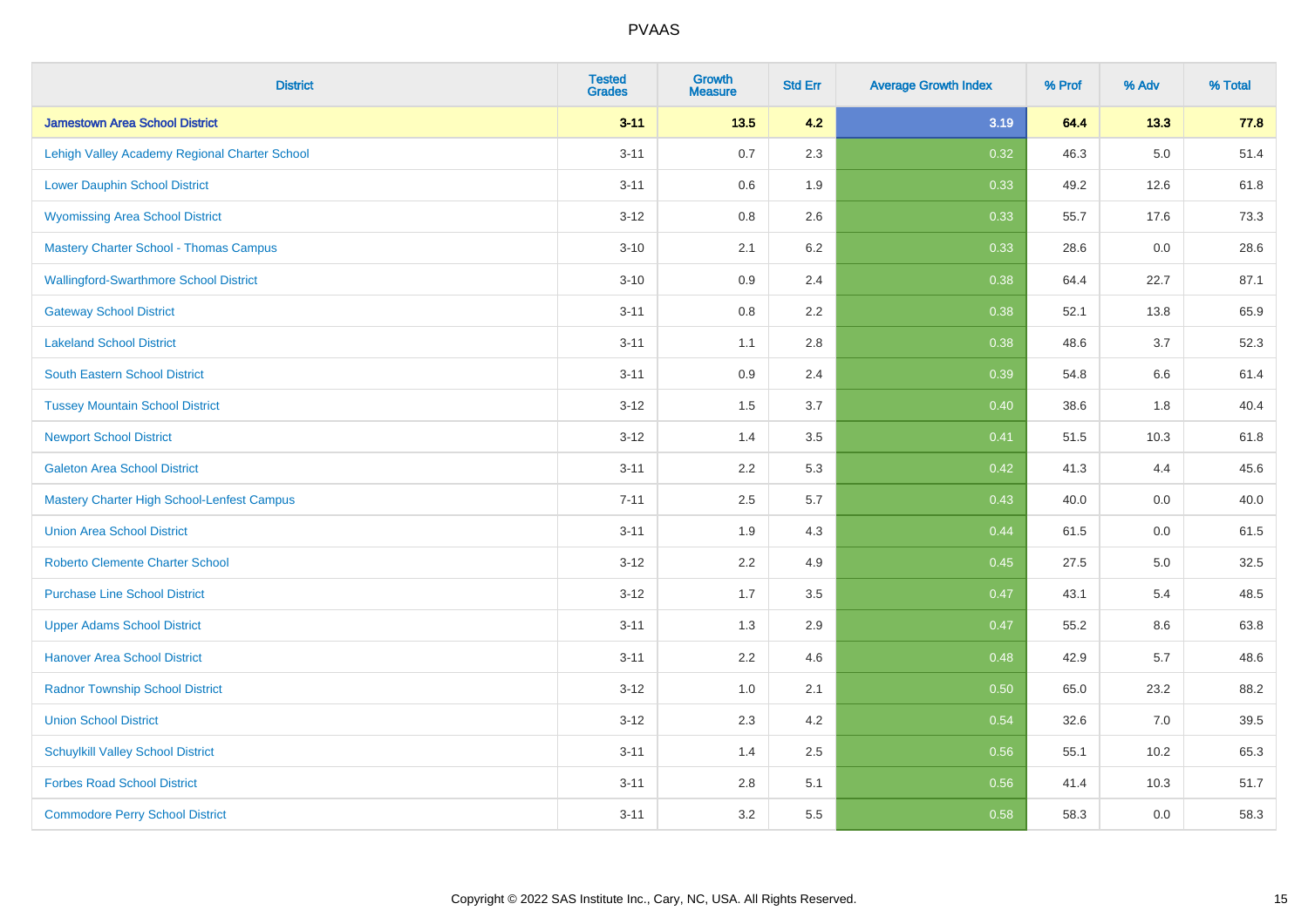| <b>District</b>                                | <b>Tested</b><br><b>Grades</b> | <b>Growth</b><br><b>Measure</b> | <b>Std Err</b> | <b>Average Growth Index</b> | % Prof | % Adv   | % Total |
|------------------------------------------------|--------------------------------|---------------------------------|----------------|-----------------------------|--------|---------|---------|
| <b>Jamestown Area School District</b>          | $3 - 11$                       | $13.5$                          | 4.2            | 3.19                        | 64.4   | 13.3    | 77.8    |
| <b>Laurel School District</b>                  | $3 - 11$                       | 1.8                             | 3.1            | 0.59                        | 70.1   | $2.3\,$ | 72.4    |
| <b>United School District</b>                  | $3 - 11$                       | 2.1                             | 3.4            | 0.63                        | 60.3   | 6.6     | 66.9    |
| <b>Athens Area School District</b>             | $3 - 11$                       | 1.6                             | 2.5            | 0.64                        | 46.9   | 7.6     | 54.5    |
| <b>Harmony Area School District</b>            | $3 - 10$                       | 4.5                             | 6.3            | 0.72                        | 33.3   | 13.3    | 46.7    |
| <b>Southeastern Greene School District</b>     | $3 - 10$                       | 3.3                             | 4.6            | 0.72                        | 57.6   | 6.1     | 63.6    |
| Urban Pathways 6-12 Charter School             | $6 - 11$                       | 4.8                             | 6.4            | 0.75                        | 28.6   | 0.0     | 28.6    |
| <b>Camp Hill School District</b>               | $3 - 12$                       | 2.3                             | 3.0            | 0.78                        | 53.6   | 17.5    | 71.1    |
| <b>Marple Newtown School District</b>          | $3 - 11$                       | 2.0                             | 2.4            | 0.81                        | 57.6   | 12.8    | 70.4    |
| <b>Mcguffey School District</b>                | $3 - 11$                       | 2.1                             | 2.6            | 0.81                        | 57.7   | 3.1     | 60.8    |
| North Clarion County School District           | $3 - 12$                       | 3.7                             | 4.3            | 0.85                        | 67.5   | 15.0    | 82.5    |
| <b>West Jefferson Hills School District</b>    | $3 - 11$                       | 1.8                             | 2.1            | 0.88                        | 55.7   | 20.8    | 76.4    |
| South Fayette Township School District         | $3 - 11$                       | 1.7                             | 2.0            | 0.88                        | 61.0   | 26.5    | 87.6    |
| <b>Bedford Area School District</b>            | $3 - 11$                       | 2.5                             | 2.6            | 0.93                        | 48.5   | 10.0    | 58.5    |
| Northwestern Lehigh School District            | $3 - 11$                       | 2.2                             | 2.3            | 0.93                        | 53.3   | 9.7     | 63.0    |
| <b>Keystone School District</b>                | $3 - 11$                       | 3.1                             | 3.3            | 0.94                        | 50.6   | 6.5     | 57.1    |
| <b>Baldwin-Whitehall School District</b>       | $3 - 11$                       | 1.8                             | 1.9            | 0.94                        | 58.6   | 8.6     | 67.1    |
| <b>Clairton City School District</b>           | $3 - 11$                       | 3.5                             | 3.7            | 0.95                        | 13.4   | 0.0     | 13.4    |
| <b>Lower Moreland Township School District</b> | $3 - 11$                       | 2.0                             | 2.2            | 0.95                        | 62.8   | 17.0    | 79.8    |
| <b>Berlin Brothersvalley School District</b>   | $3 - 11$                       | 4.0                             | 4.2            | 0.96                        | 48.8   | 14.0    | 62.8    |
| <b>Hopewell Area School District</b>           | $3 - 11$                       | 2.6                             | 2.7            | 0.97                        | 58.4   | 4.0     | 62.4    |
| <b>Bensalem Township School District</b>       | $3 - 11$                       | 1.6                             | 1.6            | 0.98                        | 38.8   | 8.3     | 47.1    |
| Lehigh Career & Technical Institute            | $10 - 12$                      | 5.6                             | 5.6            | 0.99                        | 78.3   | 0.0     | 78.3    |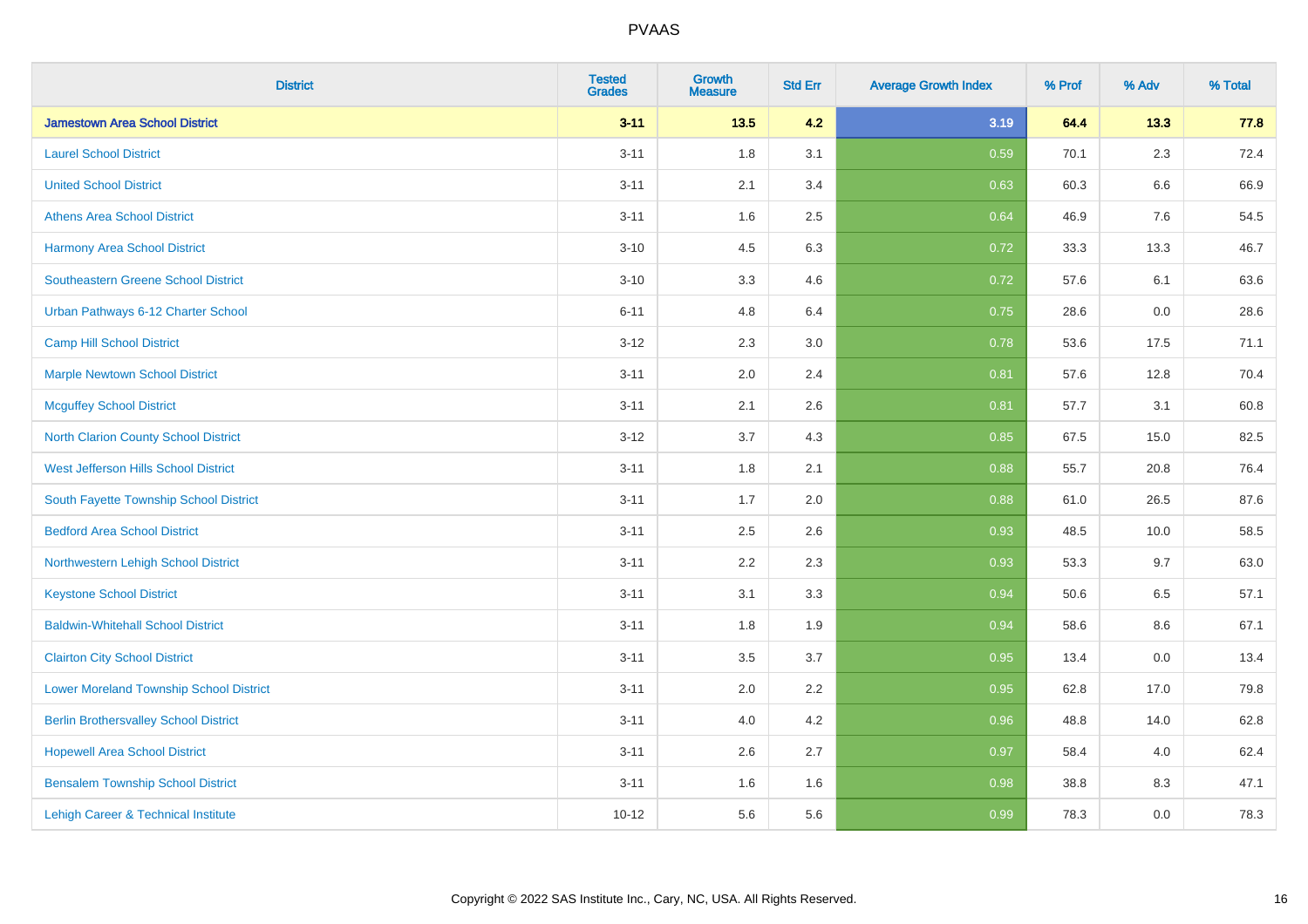| <b>District</b>                                | <b>Tested</b><br><b>Grades</b> | <b>Growth</b><br><b>Measure</b> | <b>Std Err</b> | <b>Average Growth Index</b> | % Prof | % Adv | % Total |
|------------------------------------------------|--------------------------------|---------------------------------|----------------|-----------------------------|--------|-------|---------|
| <b>Jamestown Area School District</b>          | $3 - 11$                       | $13.5$                          | 4.2            | 3.19                        | 64.4   | 13.3  | 77.8    |
| <b>Mastery Charter School - Pickett Campus</b> | $6 - 10$                       | 5.6                             | 5.7            | 1.00                        | 27.8   | 0.0   | 27.8    |
| <b>Tunkhannock Area School District</b>        | $3 - 11$                       | 2.3                             | 2.2            | 1.01                        | 44.9   | 9.6   | 54.6    |
| <b>Manheim Central School District</b>         | $3 - 11$                       | 2.1                             | 2.1            | 1.01                        | 53.2   | 11.6  | 64.8    |
| <b>Franklin Regional School District</b>       | $3 - 11$                       | 2.0                             | 1.9            | $1.02$                      | 66.7   | 15.5  | 82.1    |
| <b>Williamsport Area School District</b>       | $3 - 11$                       | 1.9                             | 1.8            | 1.04                        | 44.1   | 12.8  | 56.9    |
| <b>General Mclane School District</b>          | $3 - 11$                       | 3.1                             | 2.9            | 1.07                        | 62.3   | 4.9   | 67.2    |
| Meyersdale Area School District                | $3 - 11$                       | 4.2                             | 4.0            | 1.07                        | 43.1   | 6.9   | 50.0    |
| Leechburg Area School District                 | $3 - 11$                       | 4.4                             | 4.0            | 1.09                        | 47.8   | 19.6  | 67.4    |
| Morrisville Borough School District            | $3 - 11$                       | 4.8                             | 4.3            | $1.10$                      | 30.2   | 2.3   | 32.6    |
| <b>Tidioute Community Charter School</b>       | $3 - 11$                       | 5.7                             | 5.1            | 1.11                        | 34.4   | 21.9  | 56.2    |
| <b>Esperanza Cyber Charter School</b>          | $3 - 11$                       | 7.1                             | 6.1            | 1.16                        | 9.1    | 0.0   | 9.1     |
| <b>Central Cambria School District</b>         | $3 - 11$                       | 3.0                             | 2.5            | 1.17                        | 56.2   | 9.7   | 66.0    |
| <b>Shanksville-Stonycreek School District</b>  | $3 - 10$                       | 7.0                             | 5.9            | 1.20                        | 64.7   | 17.6  | 82.4    |
| <b>Port Allegany School District</b>           | $3 - 11$                       | 4.4                             | 3.6            | 1.21                        | 28.1   | 9.4   | 37.5    |
| <b>Halifax Area School District</b>            | $3 - 11$                       | 4.7                             | 3.9            | 1.22                        | 61.5   | 9.6   | 71.2    |
| <b>Woodland Hills School District</b>          | $3-12$                         | 3.2                             | 2.6            | 1.22                        | 31.4   | 3.6   | 35.0    |
| <b>Line Mountain School District</b>           | $3 - 11$                       | 4.1                             | 3.2            | 1.27                        | 52.9   | 9.2   | 62.1    |
| <b>Donegal School District</b>                 | $3 - 12$                       | 3.1                             | 2.4            | 1.29                        | 60.6   | 9.1   | 69.7    |
| <b>Fairview School District</b>                | $3 - 11$                       | 3.4                             | 2.6            | 1.32                        | 57.2   | 17.6  | 74.8    |
| <b>Spring Cove School District</b>             | $3 - 11$                       | 3.4                             | 2.5            | 1.33                        | 47.8   | 12.7  | 60.4    |
| <b>Ligonier Valley School District</b>         | $3 - 11$                       | 4.2                             | 3.1            | 1.34                        | 59.1   | 10.3  | 69.5    |
| Mastery Charter School - Shoemaker Campus      | $7 - 10$                       | 4.1                             | 3.0            | 1.34                        | 20.9   | 3.3   | 24.2    |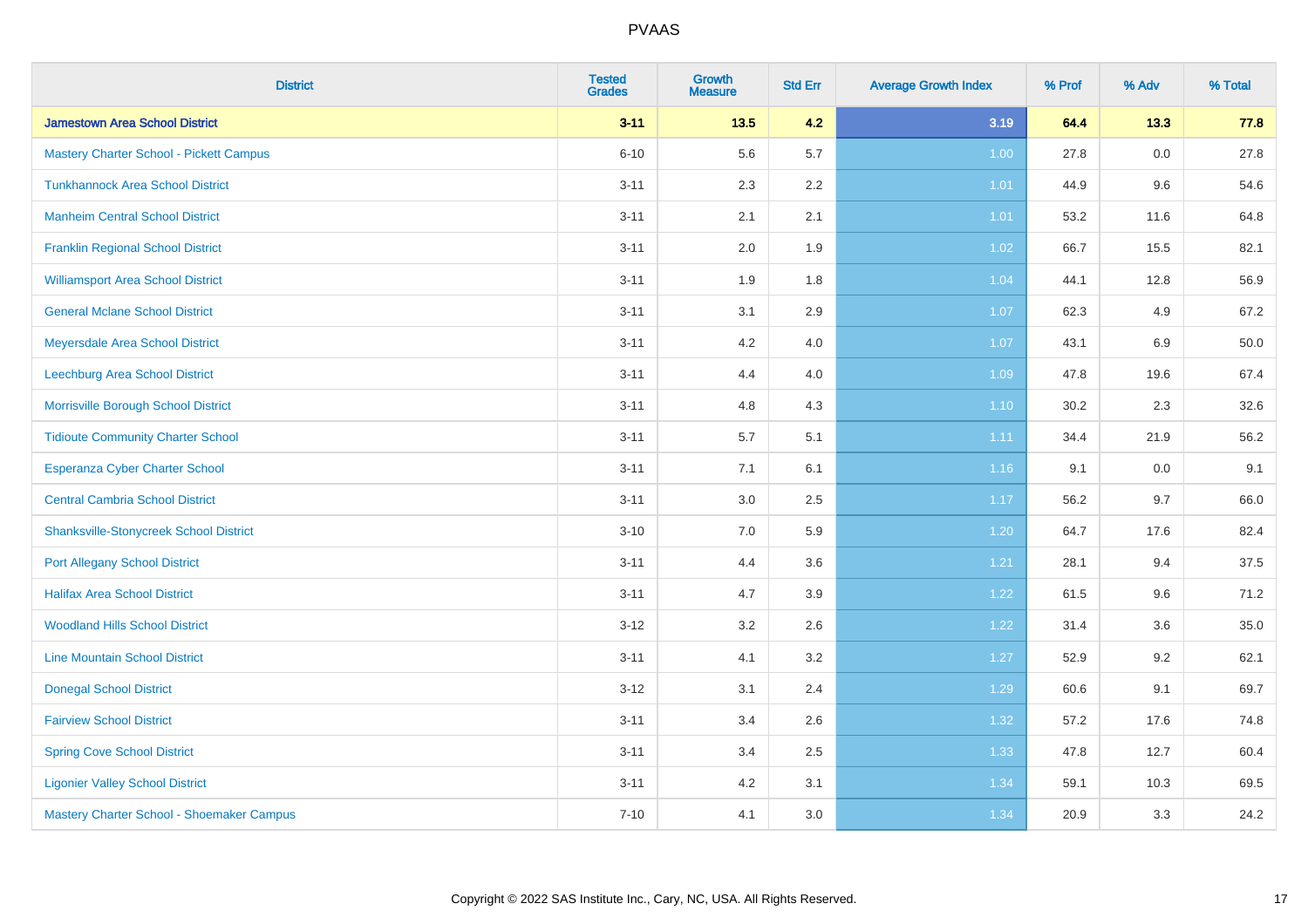| <b>District</b>                                    | <b>Tested</b><br><b>Grades</b> | <b>Growth</b><br><b>Measure</b> | <b>Std Err</b> | <b>Average Growth Index</b> | % Prof | % Adv | % Total |
|----------------------------------------------------|--------------------------------|---------------------------------|----------------|-----------------------------|--------|-------|---------|
| <b>Jamestown Area School District</b>              | $3 - 11$                       | $13.5$                          | 4.2            | 3.19                        | 64.4   | 13.3  | 77.8    |
| <b>Pottsgrove School District</b>                  | $3 - 11$                       | $2.8\,$                         | 2.0            | 1.35                        | 44.0   | 10.0  | 53.9    |
| <b>MaST Community Charter School II</b>            | $3 - 10$                       | 4.4                             | 3.2            | 1.37                        | 28.4   | 3.4   | 31.8    |
| <b>West York Area School District</b>              | $3 - 12$                       | 3.2                             | 2.3            | 1.38                        | 53.8   | 4.4   | 58.2    |
| Capital Area School for the Arts Charter School    | $9 - 11$                       | 5.8                             | 4.1            | 1.39                        | 59.3   | 18.6  | 78.0    |
| <b>KIPP Dubois Charter School</b>                  | $9 - 10$                       | 4.7                             | 3.3            | 1.40                        | 31.0   | 1.4   | 32.4    |
| <b>Lincoln Park Performing Arts Charter School</b> | $7 - 11$                       | 3.6                             | 2.5            | 1.42                        | 59.6   | 14.7  | 74.3    |
| <b>Methacton School District</b>                   | $3 - 11$                       | 2.5                             | 1.7            | 1.43                        | 62.5   | 16.4  | 79.0    |
| <b>Towanda Area School District</b>                | $3 - 11$                       | 4.0                             | 2.8            | 1.44                        | 39.4   | 6.6   | 46.0    |
| <b>Punxsutawney Area School District</b>           | $3 - 11$                       | 4.2                             | 2.9            | $1.45$                      | 55.0   | 5.5   | 60.6    |
| <b>Everett Area School District</b>                | $3 - 11$                       | 5.0                             | 3.4            | 1.47                        | 60.5   | 1.3   | 61.8    |
| <b>New Brighton Area School District</b>           | $3 - 11$                       | 4.6                             | 3.1            | $1.47$                      | 60.9   | 5.8   | 66.7    |
| <b>Loyalsock Township School District</b>          | $3 - 12$                       | 4.2                             | 2.8            | 1.47                        | 54.3   | 2.1   | 56.4    |
| <b>Burrell School District</b>                     | $3 - 11$                       | 4.5                             | 3.1            | 1.48                        | 58.5   | 13.8  | 72.3    |
| <b>Warrior Run School District</b>                 | $3 - 11$                       | 4.6                             | 3.0            | 1.51                        | 40.9   | 8.1   | 49.0    |
| <b>Armstrong School District</b>                   | $3 - 11$                       | 2.6                             | 1.7            | 1.53                        | 51.5   | 6.1   | 57.6    |
| <b>South Butler County School District</b>         | $3 - 10$                       | 3.9                             | 2.5            | 1.54                        | 53.1   | 16.6  | 69.7    |
| <b>Pleasant Valley School District</b>             | $3 - 11$                       | 3.1                             | 2.0            | 1.57                        | 57.2   | 5.5   | 62.8    |
| <b>Hermitage School District</b>                   | $3 - 12$                       | $3.8\,$                         | 2.4            | 1.60                        | 57.5   | 9.3   | 66.8    |
| Esperanza Academy Charter School                   | $4 - 11$                       | 4.0                             | 2.5            | 1.61                        | 32.4   | 0.7   | 33.1    |
| Millersburg Area School District                   | $3 - 11$                       | 6.2                             | 3.8            | 1.63                        | 51.8   | 7.4   | 59.3    |
| <b>Conrad Weiser Area School District</b>          | $3 - 11$                       | 3.6                             | 2.2            | 1.63                        | 52.1   | 2.1   | 54.2    |
| Allegheny-Clarion Valley School District           | $3 - 10$                       | 7.8                             | 4.7            | 1.65                        | 53.3   | 3.3   | 56.7    |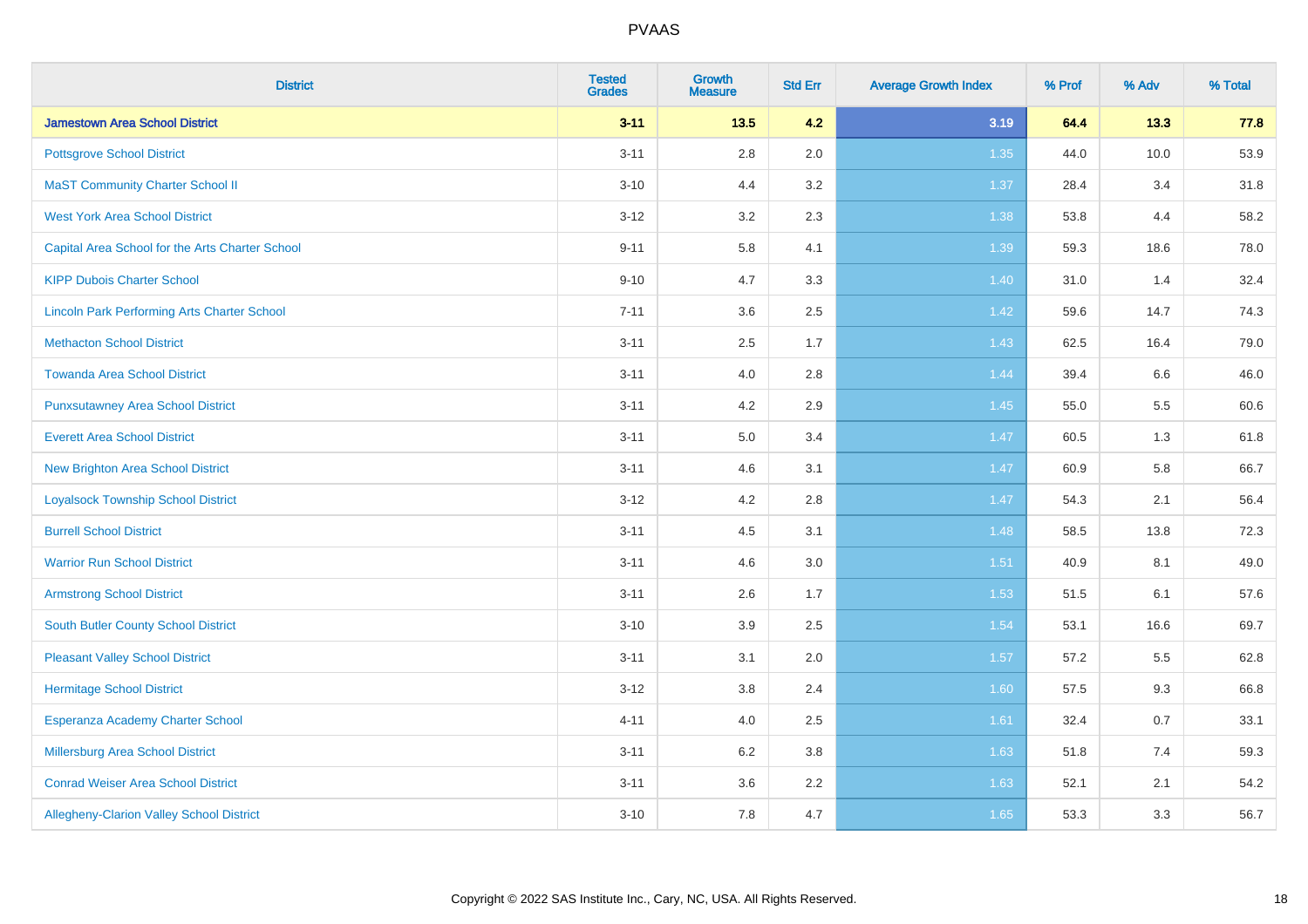| <b>District</b>                           | <b>Tested</b><br><b>Grades</b> | <b>Growth</b><br><b>Measure</b> | <b>Std Err</b> | <b>Average Growth Index</b> | % Prof | % Adv | % Total |
|-------------------------------------------|--------------------------------|---------------------------------|----------------|-----------------------------|--------|-------|---------|
| <b>Jamestown Area School District</b>     | $3 - 11$                       | $13.5$                          | 4.2            | 3.19                        | 64.4   | 13.3  | 77.8    |
| <b>Central Bucks School District</b>      | $3 - 11$                       | 1.6                             | 0.9            | 1.66                        | 63.0   | 16.8  | 79.8    |
| <b>Oswayo Valley School District</b>      | $3 - 12$                       | 8.5                             | 5.0            | 1.68                        | 50.0   | 16.7  | 66.7    |
| <b>Reach Cyber Charter School</b>         | $3 - 11$                       | 8.1                             | 4.7            | 1.72                        | 42.4   | 4.6   | 47.0    |
| <b>Northgate School District</b>          | $3 - 11$                       | 6.3                             | 3.6            | 1.73                        | 53.3   | 16.7  | 70.0    |
| <b>Bentworth School District</b>          | $3 - 11$                       | 5.7                             | 3.2            | 1.75                        | 44.2   | 19.5  | 63.6    |
| <b>Salisbury Township School District</b> | $3 - 11$                       | 6.3                             | 3.6            | 1.77                        | 46.2   | 6.6   | 52.8    |
| York Academy Regional Charter School      | $3 - 11$                       | 9.0                             | 5.0            | 1.79                        | 55.2   | 0.0   | 55.2    |
| <b>Sto-Rox School District</b>            | $3 - 10$                       | $6.6\,$                         | 3.7            | 1.80                        | 13.4   | 0.0   | 13.4    |
| <b>Laurel Highlands School District</b>   | $3 - 11$                       | 4.3                             | 2.4            | 1.81                        | 44.9   | 9.6   | 54.5    |
| <b>Hanover Public School District</b>     | $3 - 11$                       | 5.2                             | 2.8            | 1.83                        | 52.2   | 14.4  | 66.7    |
| <b>Blacklick Valley School District</b>   | $3 - 11$                       | 8.0                             | 4.3            | 1.85                        | 34.1   | 0.0   | 34.1    |
| <b>Monessen City School District</b>      | $3 - 10$                       | 8.3                             | 4.5            | 1.85                        | 42.9   | 2.9   | 45.7    |
| <b>Uniontown Area School District</b>     | $3 - 11$                       | 6.0                             | 3.2            | 1.87                        | 62.4   | 5.9   | 68.2    |
| <b>Sharon City School District</b>        | $3 - 11$                       | 4.9                             | 2.6            | 1.87                        | 48.2   | 5.3   | 53.4    |
| <b>Steel Valley School District</b>       | $3 - 11$                       | 6.5                             | 3.4            | 1.89                        | 50.7   | 5.6   | 56.3    |
| <b>Western Wayne School District</b>      | $3 - 11$                       | 5.6                             | 2.9            | 1.93                        | 41.3   | 17.4  | 58.7    |
| <b>Pottsville Area School District</b>    | $3 - 12$                       | 4.4                             | 2.3            | 1.94                        | 44.8   | 5.4   | 50.2    |
| <b>Beaver Area School District</b>        | $3 - 10$                       | 4.7                             | 2.4            | 1.94                        | 57.4   | 16.8  | 74.2    |
| <b>West Allegheny School District</b>     | $3 - 12$                       | 4.0                             | 2.1            | 1.96                        | 63.1   | 15.7  | 78.8    |
| <b>Central Valley School District</b>     | $3 - 10$                       | 4.8                             | 2.4            | 1.98                        | 56.9   | 9.0   | 65.9    |
| Altoona Area School District              | $3-12$                         | 3.3                             | 1.6            | 1.99                        | 47.7   | 8.2   | 55.9    |
| <b>Blackhawk School District</b>          | $3 - 11$                       | 4.7                             | 2.3            | 2.01                        | 55.8   | 8.8   | 64.6    |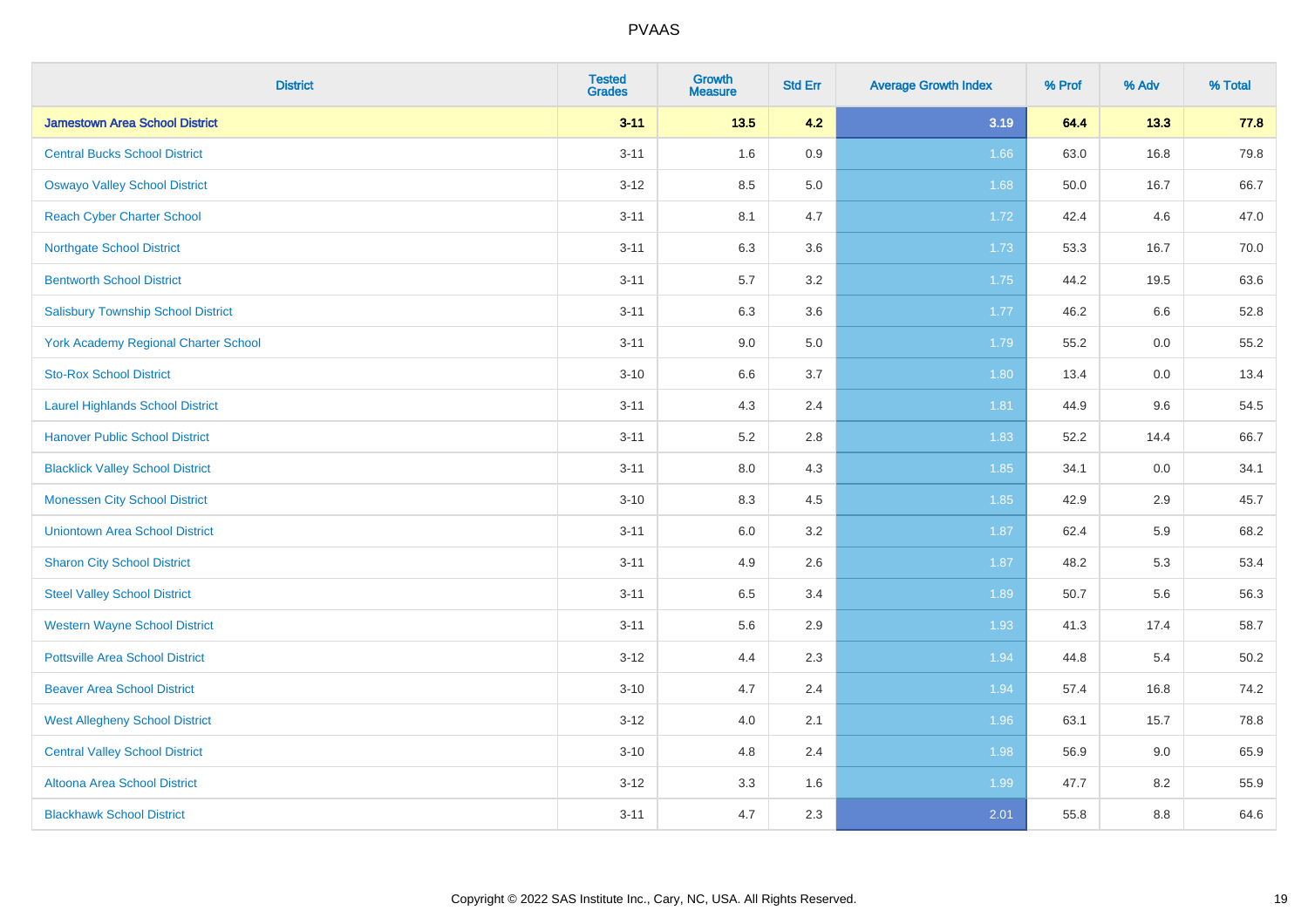| <b>District</b>                                        | <b>Tested</b><br><b>Grades</b> | <b>Growth</b><br><b>Measure</b> | <b>Std Err</b> | <b>Average Growth Index</b> | % Prof | % Adv   | % Total |
|--------------------------------------------------------|--------------------------------|---------------------------------|----------------|-----------------------------|--------|---------|---------|
| <b>Jamestown Area School District</b>                  | $3 - 11$                       | $13.5$                          | 4.2            | 3.19                        | 64.4   | 13.3    | 77.8    |
| <b>Chester Charter Scholars Academy Charter School</b> | $3 - 12$                       | 8.4                             | 4.1            | 2.03                        | 23.4   | 0.0     | 23.4    |
| Dr Robert Ketterer Charter School Inc                  | $6 - 12$                       | 10.1                            | 5.0            | 2.04                        | 14.9   | 0.4     | 15.3    |
| <b>Millcreek Township School District</b>              | $3 - 11$                       | 3.1                             | $1.5\,$        | 2.06                        | 55.6   | 14.2    | 69.7    |
| <b>Coudersport Area School District</b>                | $3 - 11$                       | 7.7                             | 3.7            | 2.06                        | 55.7   | 8.2     | 63.9    |
| <b>Keystone Oaks School District</b>                   | $3 - 11$                       | $5.5\,$                         | 2.6            | 2.07                        | 53.2   | 12.1    | 65.4    |
| South Western School District                          | $3 - 12$                       | 3.9                             | 1.9            | 2.08                        | 60.2   | 8.1     | 68.3    |
| <b>Grove City Area School District</b>                 | $3 - 12$                       | 5.1                             | 2.4            | 2.09                        | 36.4   | 16.5    | 52.8    |
| <b>Eastern Lancaster County School District</b>        | $3 - 12$                       | 4.5                             | 2.2            | 2.09                        | 46.3   | 11.4    | 57.6    |
| <b>Muhlenberg School District</b>                      | $3 - 10$                       | 4.0                             | 1.9            | 2.10                        | 34.2   | $2.6\,$ | 36.8    |
| Community Academy Of Philadelphia Charter School       | $3 - 11$                       | 5.8                             | 2.7            | 2.12                        | 26.7   | 0.9     | 27.6    |
| Pennsylvania Leadership Charter School                 | $3 - 11$                       | 4.6                             | 2.2            | 2.13                        | 55.4   | 11.2    | 66.7    |
| <b>Allegheny Valley School District</b>                | $3 - 11$                       | 8.5                             | 3.9            | 2.17                        | 53.1   | 12.2    | 65.3    |
| <b>Carlynton School District</b>                       | $3 - 11$                       | 7.3                             | 3.3            | 2.22                        | 41.0   | 10.5    | 51.6    |
| Pennsylvania Distance Learning Charter School          | $3 - 12$                       | 9.3                             | 4.2            | 2.22                        | 42.2   | 3.1     | 45.3    |
| Lincoln Leadership Academy Charter School              | $3 - 12$                       | 14.2                            | 6.4            | 2.22                        | 23.5   | 0.0     | 23.5    |
| <b>Carbondale Area School District</b>                 | $3 - 10$                       | 7.4                             | 3.3            | 2.25                        | 56.6   | 2.6     | 59.2    |
| <b>Agora Cyber Charter School</b>                      | $3 - 11$                       | 5.8                             | 2.6            | 2.28                        | 42.8   | 6.6     | 49.4    |
| <b>Wilson Area School District</b>                     | $3 - 11$                       | 6.0                             | 2.6            | 2.30                        | 48.7   | 8.5     | 57.2    |
| <b>Brookville Area School District</b>                 | $3 - 11$                       | 6.9                             | 3.0            | 2.30                        | 55.2   | 15.6    | 70.8    |
| <b>Richland School District</b>                        | $3 - 11$                       | 6.7                             | 2.9            | 2.33                        | 62.2   | 19.2    | 81.4    |
| <b>Collegium Charter School</b>                        | $3 - 10$                       | 5.9                             | 2.5            | 2.33                        | 38.1   | 7.9     | 46.0    |
| <b>Governor Mifflin School District</b>                | $3 - 11$                       | 4.1                             | 1.8            | 2.33                        | 42.5   | 7.2     | 49.7    |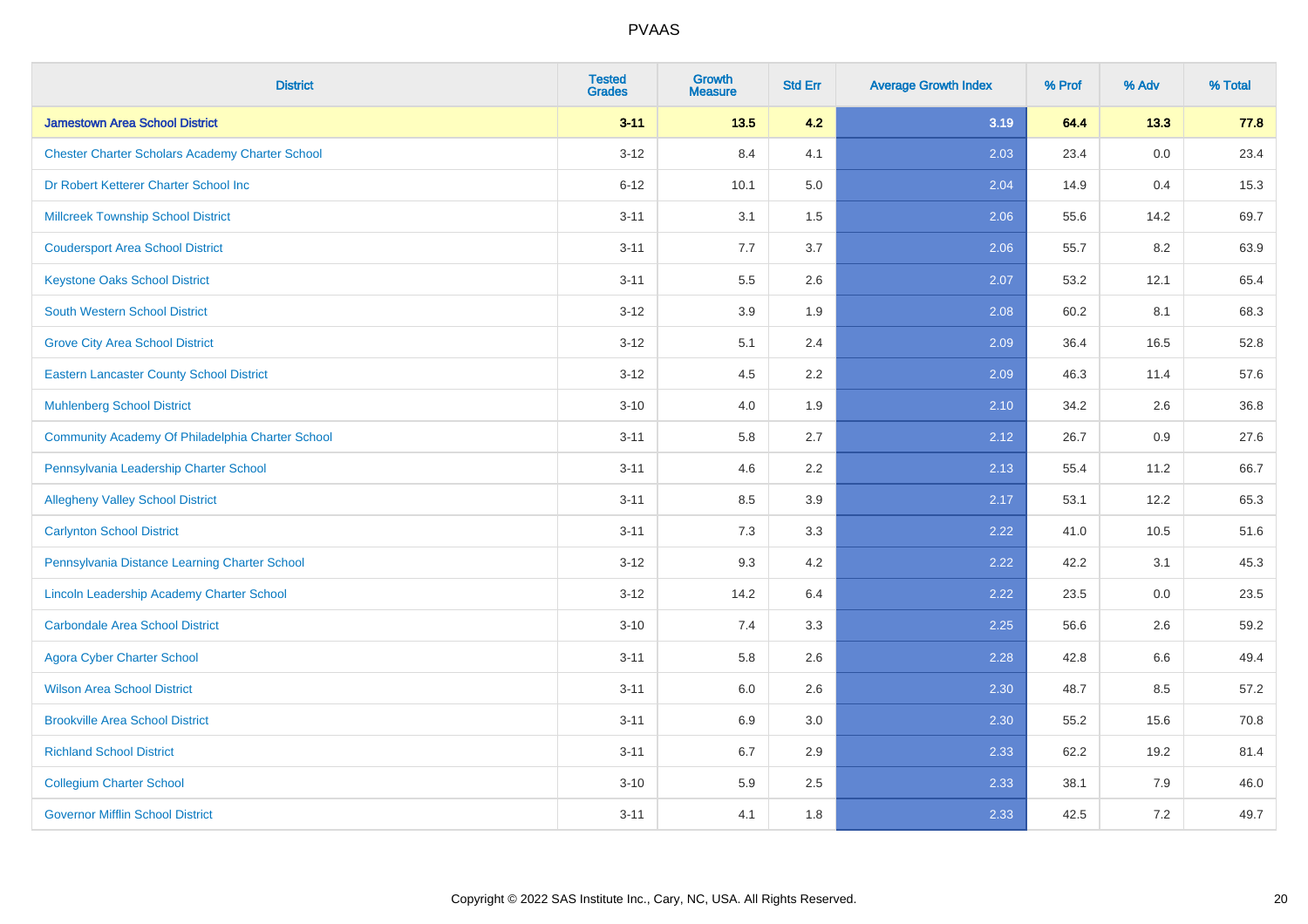| <b>District</b>                             | <b>Tested</b><br><b>Grades</b> | <b>Growth</b><br><b>Measure</b> | <b>Std Err</b> | <b>Average Growth Index</b> | % Prof | % Adv | % Total |
|---------------------------------------------|--------------------------------|---------------------------------|----------------|-----------------------------|--------|-------|---------|
| <b>Jamestown Area School District</b>       | $3 - 11$                       | 13.5                            | 4.2            | 3.19                        | 64.4   | 13.3  | 77.8    |
| <b>Franklin Area School District</b>        | $3 - 11$                       | 6.6                             | 2.8            | 2.34                        | 48.2   | 4.5   | 52.7    |
| <b>Hampton Township School District</b>     | $3 - 11$                       | 5.1                             | 2.2            | 2.35                        | 54.0   | 28.2  | 82.2    |
| <b>New Foundations Charter School</b>       | $3 - 11$                       | 5.4                             | 2.2            | 2.41                        | 47.2   | 2.5   | 49.8    |
| People For People Charter School            | $3 - 12$                       | 13.3                            | 5.5            | 2.43                        | 13.5   | 0.0   | 13.5    |
| <b>Wattsburg Area School District</b>       | $3 - 11$                       | 6.5                             | 2.7            | 2.43                        | 42.7   | 7.6   | 50.3    |
| <b>Belle Vernon Area School District</b>    | $3 - 11$                       | 6.5                             | 2.6            | 2.44                        | 55.6   | 11.1  | 66.7    |
| <b>Belmont Charter School</b>               | $3 - 10$                       | 16.0                            | 6.5            | 2.45                        | 64.3   | 0.0   | 64.3    |
| <b>Bethlehem-Center School District</b>     | $3 - 10$                       | 8.1                             | 3.3            | 2.46                        | 35.1   | 1.4   | 36.5    |
| <b>Wilmington Area School District</b>      | $3 - 11$                       | 7.5                             | 3.0            | 2.48                        | 55.1   | 5.1   | 60.2    |
| <b>Shenandoah Valley School District</b>    | $3 - 11$                       | 9.7                             | 3.9            | 2.49                        | 28.3   | 5.0   | 33.3    |
| 21st Century Cyber Charter School           | $6 - 12$                       | 5.7                             | 2.3            | 2.50                        | 56.7   | 8.3   | 65.0    |
| Northampton Area School District            | $3 - 11$                       | 4.0                             | 1.6            | 2.51                        | 52.3   | 10.8  | 63.1    |
| <b>Clarion Area School District</b>         | $3 - 11$                       | 10.3                            | 4.1            | 2.51                        | 45.4   | 14.6  | 60.0    |
| Renaissance Academy Charter School          | $3 - 11$                       | 8.3                             | 3.3            | 2.54                        | 45.6   | 22.8  | 68.4    |
| New Hope-Solebury School District           | $3 - 11$                       | $7.5\,$                         | 2.9            | 2.57                        | 68.2   | 22.7  | 90.9    |
| <b>Penncrest School District</b>            | $3 - 11$                       | 5.7                             | 2.2            | 2.57                        | 47.2   | 7.1   | 54.3    |
| <b>Kennett Consolidated School District</b> | $3 - 11$                       | 4.8                             | 1.8            | 2.61                        | 52.5   | 10.7  | 63.2    |
| <b>Wyalusing Area School District</b>       | $3 - 12$                       | $8.8\,$                         | 3.3            | 2.68                        | 54.6   | 11.7  | 66.2    |
| <b>Spring Grove Area School District</b>    | $3 - 11$                       | 5.6                             | 2.1            | 2.68                        | 55.1   | 15.0  | 70.1    |
| <b>Multicultural Academy Charter School</b> | $9 - 11$                       | 9.5                             | 3.5            | 2.69                        | 22.0   | 0.0   | 22.0    |
| <b>Homer-Center School District</b>         | $3 - 11$                       | 9.7                             | 3.6            | 2.70                        | 45.1   | 17.2  | 62.3    |
| <b>Mars Area School District</b>            | $3 - 10$                       | 5.7                             | 2.1            | 2.75                        | 57.9   | 18.2  | 76.1    |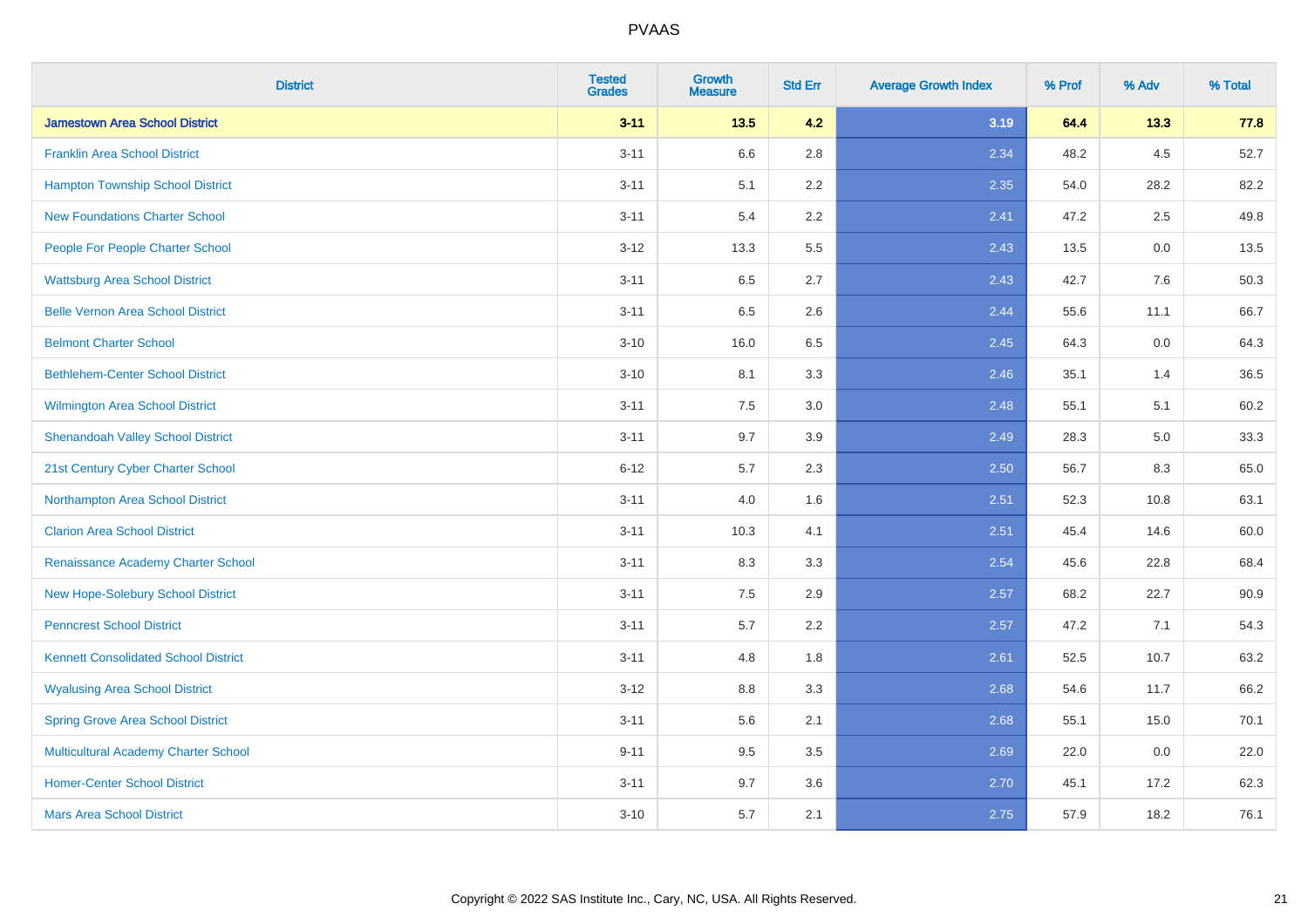| <b>District</b>                                | <b>Tested</b><br><b>Grades</b> | <b>Growth</b><br><b>Measure</b> | <b>Std Err</b> | <b>Average Growth Index</b> | % Prof | % Adv | % Total |
|------------------------------------------------|--------------------------------|---------------------------------|----------------|-----------------------------|--------|-------|---------|
| <b>Jamestown Area School District</b>          | $3 - 11$                       | 13.5                            | 4.2            | 3.19                        | 64.4   | 13.3  | 77.8    |
| <b>Warwick School District</b>                 | $3 - 11$                       | 5.2                             | 1.9            | 2.76                        | 46.4   | 17.0  | 63.3    |
| <b>Peters Township School District</b>         | $3 - 11$                       | 5.0                             | 1.8            | 2.76                        | 59.8   | 26.1  | 85.9    |
| Lehigh Valley Charter High School For The Arts | $9 - 10$                       | 7.3                             | 2.6            | 2.82                        | 62.3   | 18.2  | 80.5    |
| <b>Jenkintown School District</b>              | $3 - 11$                       | 12.5                            | 4.4            | 2.84                        | 54.6   | 29.6  | 84.1    |
| <b>Hempfield Area School District</b>          | $3 - 12$                       | 4.6                             | 1.6            | 2.86                        | 53.5   | 20.1  | 73.6    |
| Daniel Boone Area School District              | $3 - 12$                       | 5.7                             | 2.0            | 2.88                        | 51.0   | 11.5  | 62.6    |
| <b>Stroudsburg Area School District</b>        | $3 - 11$                       | 5.5                             | 1.9            | 2.88                        | 48.1   | 4.2   | 52.3    |
| <b>Hollidaysburg Area School District</b>      | $3 - 11$                       | 6.0                             | 2.1            | 2.88                        | 57.1   | 12.3  | 69.4    |
| <b>Dover Area School District</b>              | $3 - 12$                       | 6.0                             | 2.1            | 2.94                        | 52.2   | 6.0   | 58.2    |
| Palmyra Area School District                   | $3 - 11$                       | 5.6                             | 1.9            | 2.96                        | 56.4   | 15.6  | 72.0    |
| <b>Montgomery Area School District</b>         | $3 - 11$                       | 10.7                            | 3.6            | 2.96                        | 48.7   | 12.4  | 61.1    |
| <b>Neshaminy School District</b>               | $3 - 11$                       | 4.0                             | 1.3            | 3.02                        | 58.7   | 9.5   | 68.2    |
| Northeastern York School District              | $3 - 11$                       | 5.9                             | 2.0            | 3.03                        | 51.1   | 16.6  | 67.6    |
| Saint Marys Area School District               | $3 - 11$                       | 7.8                             | 2.6            | 3.04                        | 57.0   | 8.2   | 65.2    |
| Northern Cambria School District               | $3 - 11$                       | 10.0                            | 3.3            | 3.04                        | 47.4   | 5.1   | 52.6    |
| <b>Cranberry Area School District</b>          | $3 - 12$                       | 9.2                             | 3.0            | 3.04                        | 47.5   | 10.2  | 57.6    |
| <b>Connellsville Area School District</b>      | $3 - 11$                       | 6.1                             | 2.0            | 3.05                        | 45.4   | 7.8   | 53.2    |
| <b>Ephrata Area School District</b>            | $3 - 11$                       | 5.6                             | 1.8            | 3.12                        | 54.7   | 9.5   | 64.2    |
| <b>Avon Grove Charter School</b>               | $3 - 11$                       | 9.0                             | 2.9            | 3.13                        | 58.8   | 16.7  | 75.5    |
| <b>Bethel Park School District</b>             | $3 - 11$                       | 5.6                             | 1.8            | 3.18                        | 65.3   | 18.6  | 83.9    |
| <b>Jamestown Area School District</b>          | $3 - 11$                       | 13.5                            | 4.2            | 3.19                        | 64.4   | 13.3  | 77.8    |
| <b>Sayre Area School District</b>              | $3 - 11$                       | 11.2                            | 3.5            | 3.20                        | 52.2   | 7.5   | 59.7    |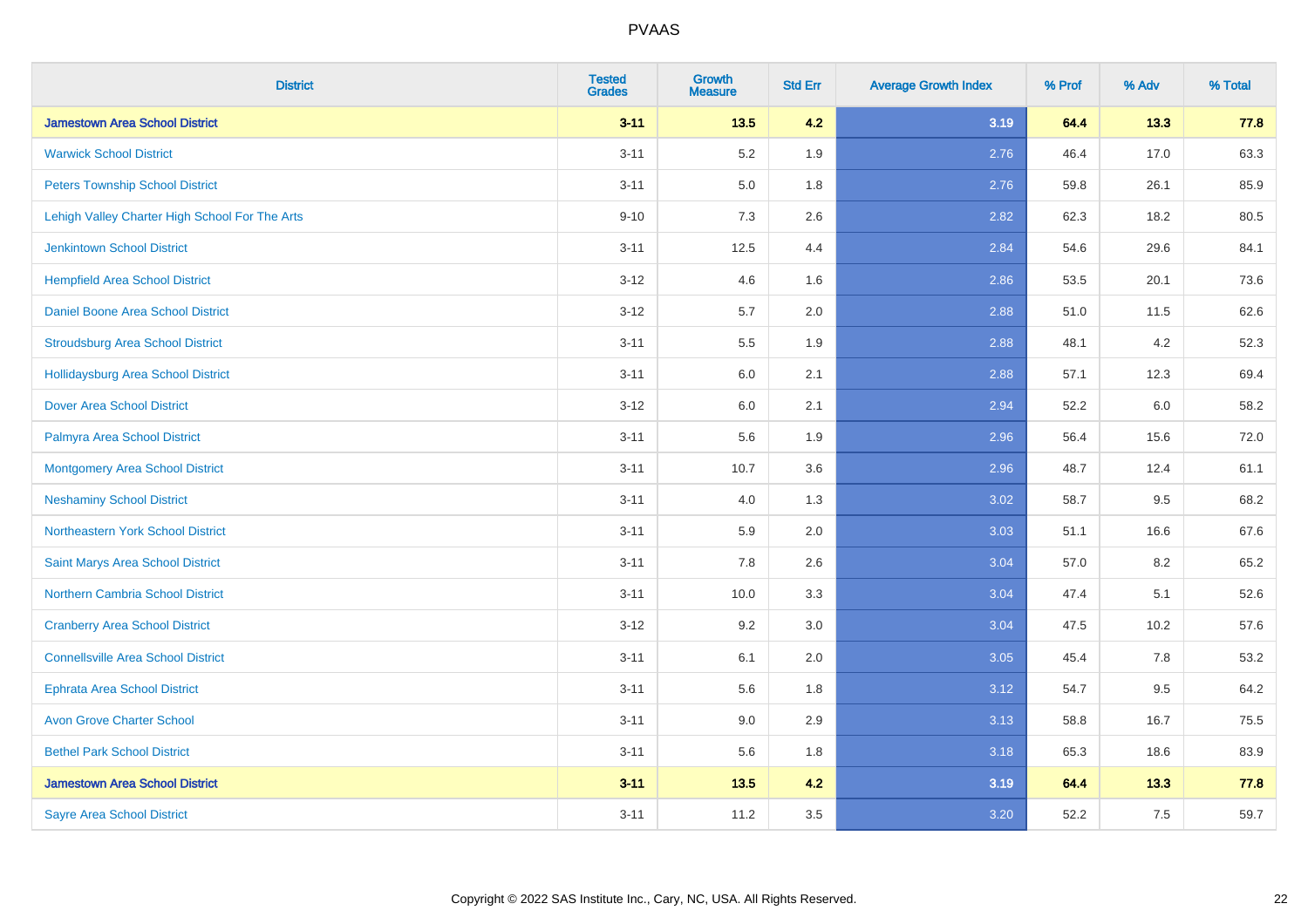| <b>District</b>                                | <b>Tested</b><br><b>Grades</b> | <b>Growth</b><br><b>Measure</b> | <b>Std Err</b> | <b>Average Growth Index</b> | % Prof | % Adv | % Total |
|------------------------------------------------|--------------------------------|---------------------------------|----------------|-----------------------------|--------|-------|---------|
| <b>Jamestown Area School District</b>          | $3 - 11$                       | $13.5$                          | 4.2            | 3.19                        | 64.4   | 13.3  | 77.8    |
| <b>Wayne Highlands School District</b>         | $3 - 11$                       | 7.8                             | 2.4            | 3.23                        | 52.3   | 13.1  | 65.4    |
| <b>Tech Freire Charter School</b>              | $9 - 11$                       | 9.3                             | 2.9            | 3.26                        | 18.0   | 1.1   | 19.1    |
| <b>East Penn School District</b>               | $3 - 11$                       | 4.1                             | 1.3            | 3.27                        | 55.8   | 11.5  | 67.3    |
| Mechanicsburg Area School District             | $3 - 11$                       | 5.9                             | 1.8            | 3.29                        | 57.2   | 13.7  | 70.9    |
| <b>Central Dauphin School District</b>         | $3 - 11$                       | 4.4                             | 1.3            | 3.32                        | 53.3   | 7.4   | 60.7    |
| <b>Mastery Charter School - Hardy Williams</b> | $3 - 11$                       | 11.4                            | 3.4            | 3.33                        | 44.3   | 5.7   | 50.0    |
| Pennsylvania Virtual Charter School            | $3 - 11$                       | 11.8                            | 3.5            | 3.37                        | 56.5   | 11.1  | 67.6    |
| <b>School Lane Charter School</b>              | $3 - 11$                       | 12.4                            | 3.6            | 3.43                        | 59.1   | 9.8   | 68.9    |
| <b>Whitehall-Coplay School District</b>        | $3 - 11$                       | 6.1                             | 1.8            | 3.45                        | 49.3   | 7.4   | 56.6    |
| Ambridge Area School District                  | $3 - 12$                       | 9.1                             | 2.6            | 3.46                        | 50.4   | 10.7  | 61.1    |
| Pen Argyl Area School District                 | $3 - 12$                       | 9.2                             | 2.7            | 3.46                        | 50.0   | 12.6  | 62.6    |
| Selinsgrove Area School District               | $3 - 12$                       | 8.3                             | 2.3            | 3.54                        | 56.8   | 10.0  | 66.8    |
| <b>West Shore School District</b>              | $3 - 12$                       | 5.0                             | 1.4            | 3.59                        | 54.2   | 9.4   | 63.6    |
| <b>Hamburg Area School District</b>            | $3 - 11$                       | 8.9                             | 2.5            | 3.63                        | 43.5   | 8.2   | 51.7    |
| <b>Eastern York School District</b>            | $3 - 11$                       | 9.6                             | 2.6            | 3.71                        | 56.3   | 12.6  | 68.9    |
| <b>Mckeesport Area School District</b>         | $3 - 12$                       | 9.0                             | 2.4            | 3.72                        | 31.0   | 4.5   | 35.5    |
| <b>Midd-West School District</b>               | $3 - 11$                       | 10.3                            | 2.7            | 3.80                        | 58.0   | 13.4  | 71.4    |
| <b>Octorara Area School District</b>           | $3 - 11$                       | 9.1                             | 2.4            | 3.82                        | 52.1   | 8.5   | 60.6    |
| <b>Eastern Lebanon County School District</b>  | $3 - 11$                       | 8.6                             | 2.2            | 3.84                        | 48.8   | 11.4  | 60.3    |
| <b>Allentown City School District</b>          | $3 - 12$                       | 5.3                             | 1.4            | 3.88                        | 25.3   | 2.7   | 28.0    |
| <b>Freeport Area School District</b>           | $3 - 10$                       | 9.7                             | 2.5            | 3.91                        | 57.5   | 17.8  | 75.3    |
| <b>Lake-Lehman School District</b>             | $3 - 11$                       | 10.8                            | 2.7            | 3.93                        | 55.3   | 7.9   | 63.2    |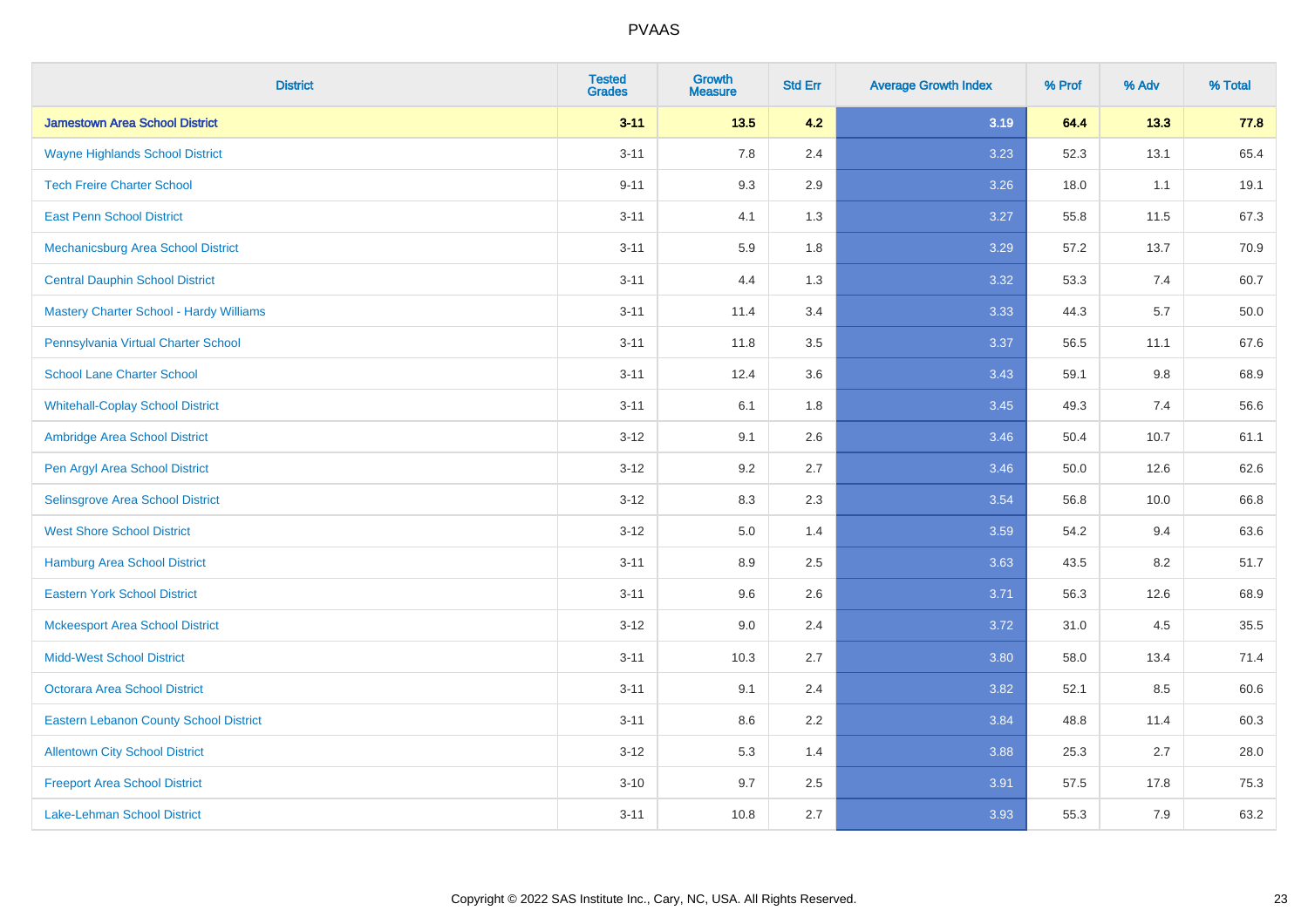| <b>District</b>                                    | <b>Tested</b><br><b>Grades</b> | <b>Growth</b><br><b>Measure</b> | <b>Std Err</b> | <b>Average Growth Index</b> | % Prof | % Adv | % Total |
|----------------------------------------------------|--------------------------------|---------------------------------|----------------|-----------------------------|--------|-------|---------|
| <b>Jamestown Area School District</b>              | $3 - 11$                       | 13.5                            | 4.2            | 3.19                        | 64.4   | 13.3  | 77.8    |
| <b>William Penn School District</b>                | $3 - 12$                       | 8.3                             | 2.1            | 3.99                        | 35.6   | 3.0   | 38.7    |
| <b>Greater Nanticoke Area School District</b>      | $3 - 12$                       | 11.2                            | 2.8            | 4.01                        | 38.0   | 12.4  | 50.4    |
| <b>Greenwood School District</b>                   | $3 - 11$                       | 15.9                            | 3.9            | 4.11                        | 50.0   | 25.0  | 75.0    |
| <b>Montoursville Area School District</b>          | $3 - 12$                       | 10.8                            | 2.5            | 4.24                        | 44.6   | 20.1  | 64.8    |
| <b>Moon Area School District</b>                   | $3 - 11$                       | 8.2                             | 1.9            | 4.25                        | 58.7   | 18.5  | 77.2    |
| <b>Centennial School District</b>                  | $3 - 10$                       | 7.1                             | 1.7            | 4.29                        | 50.1   | 8.7   | 58.9    |
| <b>Parkland School District</b>                    | $3 - 11$                       | 5.3                             | 1.2            | 4.30                        | 58.0   | 22.3  | 80.4    |
| <b>Iroquois School District</b>                    | $3 - 11$                       | 13.1                            | 3.0            | 4.35                        | 48.2   | 7.8   | 56.0    |
| <b>Spring-Ford Area School District</b>            | $3 - 11$                       | 6.0                             | 1.3            | 4.46                        | 60.8   | 16.5  | 77.4    |
| Northern Bedford County School District            | $3 - 11$                       | 16.5                            | 3.6            | 4.58                        | 51.7   | 20.0  | 71.7    |
| <b>Littlestown Area School District</b>            | $3 - 11$                       | 11.4                            | 2.5            | 4.62                        | 55.2   | 10.4  | 65.6    |
| Pocono Mountain School District                    | $3 - 12$                       | 6.8                             | 1.5            | 4.62                        | 45.8   | 5.0   | 50.7    |
| <b>Upper Darby School District</b>                 | $3 - 12$                       | 6.9                             | 1.5            | 4.62                        | 45.0   | 6.7   | 51.7    |
| <b>Conestoga Valley School District</b>            | $3 - 11$                       | 8.7                             | 1.8            | 4.69                        | 60.3   | 13.5  | 73.8    |
| <b>Derry Area School District</b>                  | $3 - 11$                       | 13.2                            | 2.8            | 4.69                        | 60.0   | 12.5  | 72.5    |
| <b>Fort Leboeuf School District</b>                | $3 - 11$                       | 11.7                            | 2.5            | 4.73                        | 48.5   | 21.1  | 69.6    |
| Penns Valley Area School District                  | $3 - 12$                       | 14.0                            | 2.9            | 4.80                        | 41.9   | 23.1  | 65.0    |
| <b>Shippensburg Area School District</b>           | $3 - 11$                       | 9.3                             | 1.9            | 4.84                        | 53.1   | 10.2  | 63.3    |
| <b>Commonwealth Charter Academy Charter School</b> | $3 - 10$                       | 9.1                             | 1.9            | 4.90                        | 47.2   | 9.1   | 56.3    |
| <b>York Suburban School District</b>               | $3 - 11$                       | 10.1                            | 2.1            | 4.91                        | 53.5   | 27.8  | 81.3    |
| <b>West Perry School District</b>                  | $3 - 11$                       | 12.5                            | 2.5            | 4.99                        | 56.6   | 8.4   | 65.0    |
| <b>Cornwall-Lebanon School District</b>            | $3 - 11$                       | 8.3                             | 1.6            | 5.08                        | 47.2   | 8.4   | 55.6    |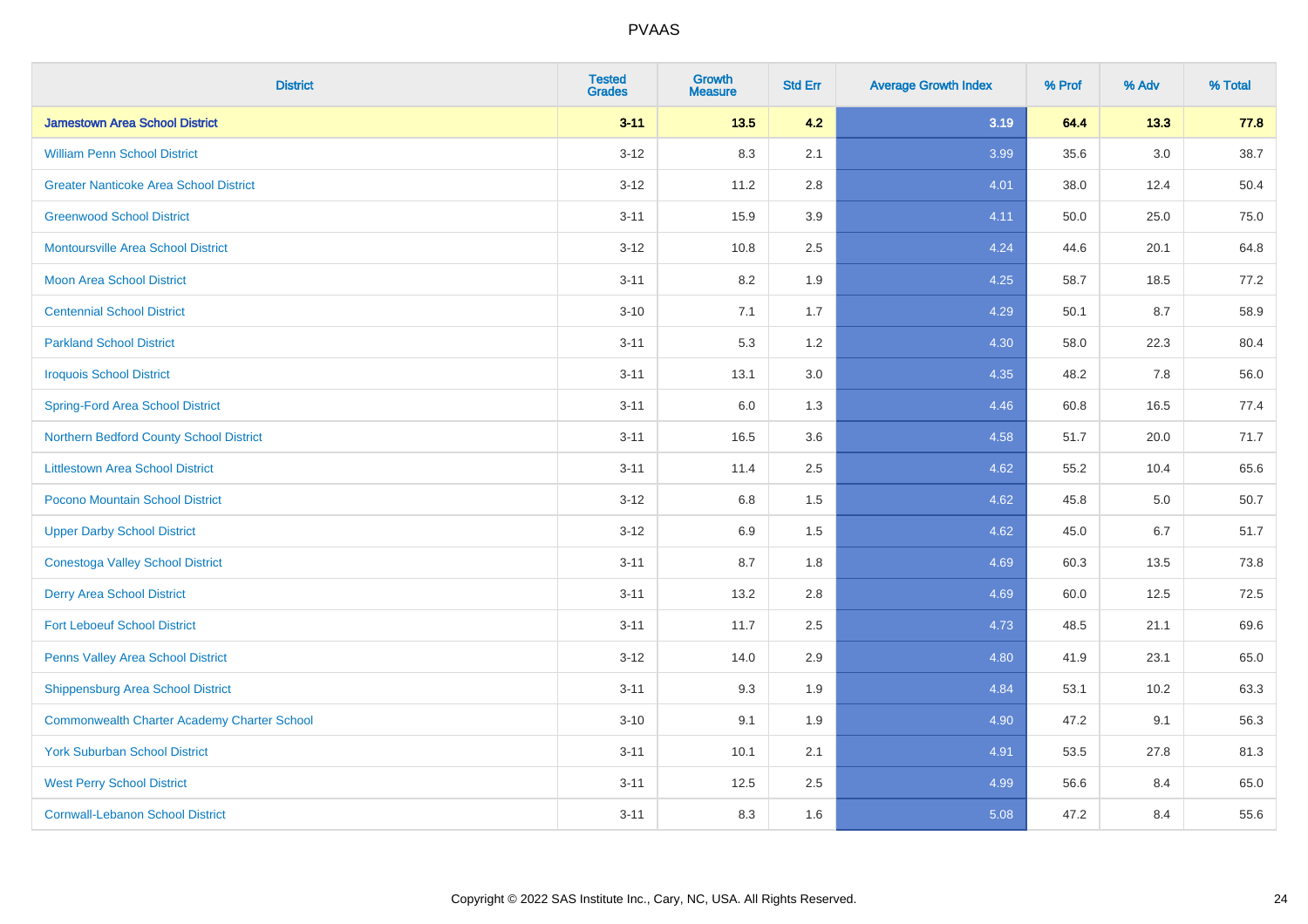| <b>District</b>                               | <b>Tested</b><br><b>Grades</b> | <b>Growth</b><br><b>Measure</b> | <b>Std Err</b> | <b>Average Growth Index</b> | % Prof | % Adv   | % Total |
|-----------------------------------------------|--------------------------------|---------------------------------|----------------|-----------------------------|--------|---------|---------|
| <b>Jamestown Area School District</b>         | $3 - 11$                       | 13.5                            | 4.2            | 3.19                        | 64.4   | 13.3    | 77.8    |
| <b>City CHS</b>                               | $10 - 11$                      | 13.6                            | 2.7            | 5.12                        | 45.8   | $3.0\,$ | 48.8    |
| <b>Cocalico School District</b>               | $3 - 11$                       | 10.6                            | 2.0            | 5.18                        | 50.8   | 14.1    | 64.8    |
| <b>Haverford Township School District</b>     | $3 - 11$                       | $8.0\,$                         | 1.5            | 5.27                        | 53.0   | 25.5    | 78.6    |
| Fox Chapel Area School District               | $3 - 11$                       | 9.8                             | 1.8            | 5.36                        | 56.6   | 28.6    | 85.2    |
| <b>Mifflin County School District</b>         | $3 - 11$                       | 9.1                             | 1.7            | 5.49                        | 47.1   | 6.7     | 53.8    |
| <b>Unionville-Chadds Ford School District</b> | $3 - 11$                       | 17.1                            | 3.1            | 5.51                        | 68.1   | 13.2    | 81.3    |
| <b>Fleetwood Area School District</b>         | $3 - 10$                       | 12.2                            | 2.2            | 5.68                        | 53.5   | 11.6    | 65.2    |
| <b>Mountain View School District</b>          | $3 - 11$                       | 20.9                            | 3.5            | 5.91                        | 57.8   | 20.3    | 78.1    |
| <b>Wilson School District</b>                 | $3 - 12$                       | 8.8                             | 1.5            | 5.96                        | 52.6   | 14.6    | 67.2    |
| <b>Saucon Valley School District</b>          | $3 - 11$                       | 14.7                            | 2.5            | 5.98                        | 48.7   | 20.2    | 69.0    |
| <b>Ridley School District</b>                 | $3 - 12$                       | 10.0                            | 1.6            | 6.10                        | 45.6   | 8.2     | 53.8    |
| <b>Avon Grove School District</b>             | $3 - 10$                       | 10.0                            | 1.6            | 6.26                        | 56.3   | 18.6    | 74.9    |
| <b>Abington Heights School District</b>       | $3 - 11$                       | 13.5                            | 2.2            | 6.27                        | 58.3   | 16.2    | 74.5    |
| <b>Pine-Richland School District</b>          | $3 - 11$                       | 11.5                            | 1.8            | 6.31                        | 60.6   | 24.4    | 85.0    |
| <b>Deer Lakes School District</b>             | $3 - 11$                       | 17.0                            | 2.7            | 6.32                        | 61.5   | 16.4    | 77.9    |
| <b>Derry Township School District</b>         | $3 - 10$                       | 12.8                            | 2.0            | 6.39                        | 54.8   | 25.8    | 80.6    |
| <b>Garnet Valley School District</b>          | $3 - 10$                       | 10.9                            | 1.7            | 6.53                        | 67.1   | 19.0    | 86.1    |
| <b>Hazleton Area School District</b>          | $3 - 11$                       | 9.6                             | 1.4            | 6.77                        | 45.0   | 7.8     | 52.9    |
| <b>Wissahickon School District</b>            | $3 - 10$                       | 12.5                            | 1.8            | 6.85                        | 58.3   | 22.4    | 80.7    |
| <b>Southern York County School District</b>   | $3 - 11$                       | 14.2                            | 2.1            | 6.91                        | 55.1   | 18.1    | 73.1    |
| <b>Delaware Valley School District</b>        | $3 - 11$                       | 12.6                            | 1.8            | 6.93                        | 55.2   | 16.2    | 71.4    |
| <b>Central York School District</b>           | $3-12$                         | 12.3                            | 1.7            | 7.20                        | 55.5   | 11.5    | 67.0    |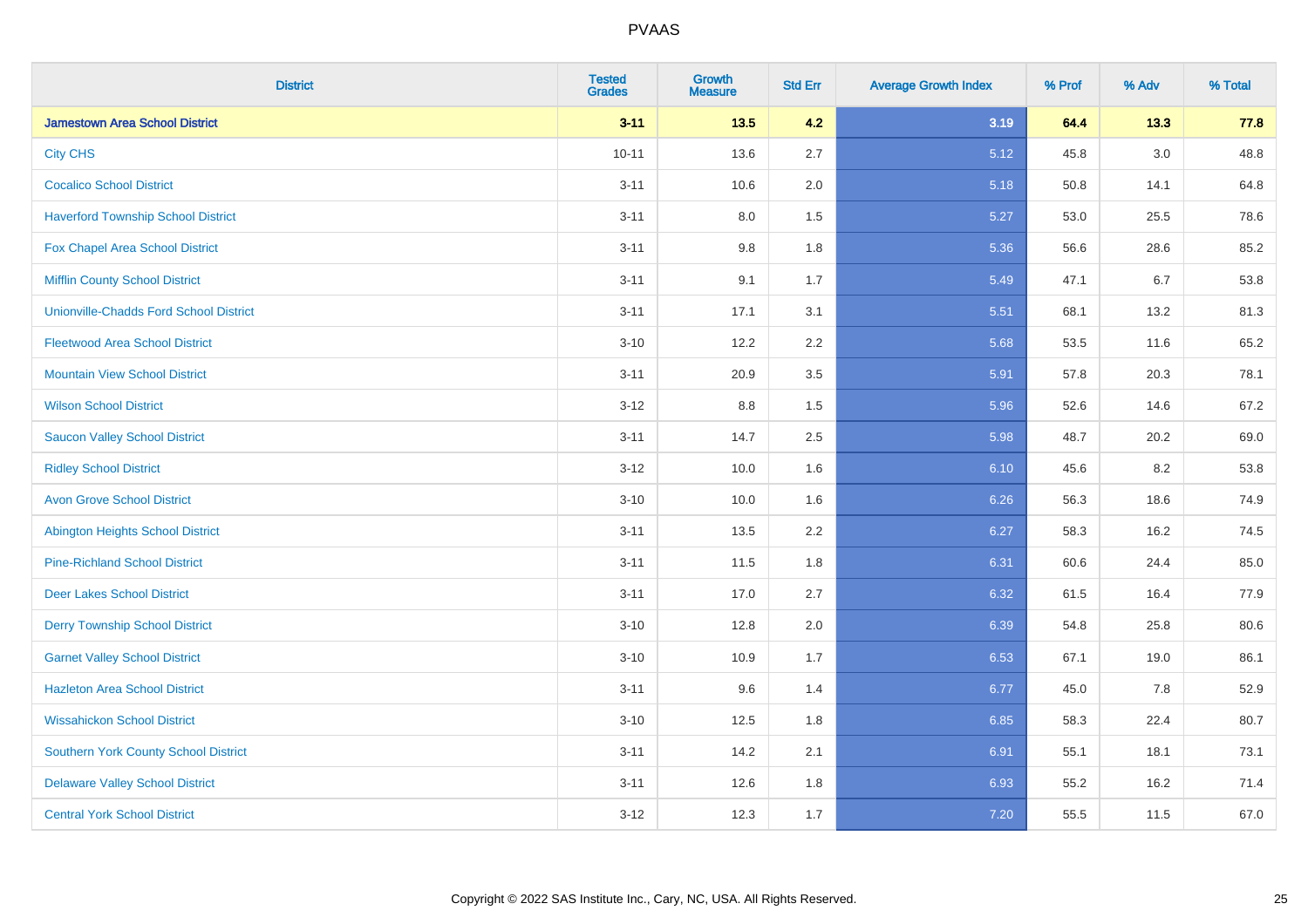| <b>District</b>                          | <b>Tested</b><br><b>Grades</b> | <b>Growth</b><br><b>Measure</b> | <b>Std Err</b> | <b>Average Growth Index</b> | % Prof | % Adv | % Total |
|------------------------------------------|--------------------------------|---------------------------------|----------------|-----------------------------|--------|-------|---------|
| <b>Jamestown Area School District</b>    | $3 - 11$                       | $13.5$                          | 4.2            | 3.19                        | 64.4   | 13.3  | 77.8    |
| <b>Reading School District</b>           | $3 - 11$                       | 10.1                            | 1.4            | 7.25                        | 24.7   | 2.4   | 27.2    |
| <b>Valley View School District</b>       | $3 - 11$                       | 18.1                            | 2.4            | 7.42                        | 53.7   | 14.7  | 68.4    |
| Pennsylvania Cyber Charter School        | $3 - 11$                       | 11.6                            | 1.5            | 7.54                        | 46.3   | 5.0   | 51.3    |
| <b>Upper Merion Area School District</b> | $3 - 11$                       | 15.3                            | 2.0            | 7.62                        | 59.3   | 19.3  | 78.6    |
| <b>Council Rock School District</b>      | $3 - 11$                       | 8.9                             | 1.2            | 7.65                        | 62.8   | 16.6  | 79.4    |
| <b>Tyrone Area School District</b>       | $3 - 12$                       | 19.7                            | 2.5            | 7.87                        | 60.4   | 16.7  | 77.1    |
| <b>Penn-Trafford School District</b>     | $3 - 11$                       | 13.4                            | 1.7            | 7.87                        | 62.3   | 21.9  | 84.2    |
| <b>Pennsbury School District</b>         | $3 - 11$                       | 11.7                            | 1.5            | 7.90                        | 60.1   | 21.3  | 81.3    |
| <b>Great Valley School District</b>      | $3 - 11$                       | 15.0                            | 1.9            | 7.98                        | 50.0   | 35.0  | 85.0    |
| Northern York County School District     | $3 - 11$                       | 15.6                            | 2.0            | 7.98                        | 57.4   | 11.5  | 68.8    |
| <b>Springfield School District</b>       | $3 - 11$                       | 13.8                            | 1.7            | 7.99                        | 60.9   | 21.5  | 82.4    |
| <b>Bethlehem Area School District</b>    | $3 - 11$                       | 9.3                             | 1.1            | 8.15                        | 44.7   | 12.0  | 56.7    |
| <b>Colonial School District</b>          | $3 - 11$                       | 14.0                            | 1.7            | 8.21                        | 60.2   | 19.6  | 79.8    |
| <b>Souderton Area School District</b>    | $3 - 11$                       | 12.4                            | 1.5            | 8.28                        | 61.7   | 15.2  | 76.9    |
| <b>North Penn School District</b>        | $3 - 11$                       | 9.1                             | 1.1            | 8.36                        | 55.8   | 17.0  | 72.8    |
| <b>Upper Dublin School District</b>      | $3 - 12$                       | 15.4                            | 1.8            | 8.53                        | 60.8   | 24.8  | 85.6    |
| <b>Dallastown Area School District</b>   | $3 - 11$                       | 13.5                            | 1.5            | 8.84                        | 56.0   | 17.9  | 73.8    |
| <b>Norwin School District</b>            | $3 - 11$                       | 18.0                            | 1.7            | 10.37                       | 58.5   | 27.0  | 85.4    |
| <b>West Chester Area School District</b> | $3 - 11$                       | 12.6                            | 1.2            | 10.38                       | 66.8   | 20.2  | 87.0    |
| <b>Upper Saint Clair School District</b> | $3 - 11$                       | 18.5                            | 1.7            | 10.65                       | 61.8   | 30.1  | 91.9    |
| Downingtown Area School District         | $3 - 11$                       | 12.1                            | 1.1            | 10.67                       | 60.0   | 23.5  | 83.6    |
| <b>Upper Perkiomen School District</b>   | $3 - 11$                       | 22.1                            | 2.1            | 10.74                       | 57.7   | 13.2  | 70.9    |